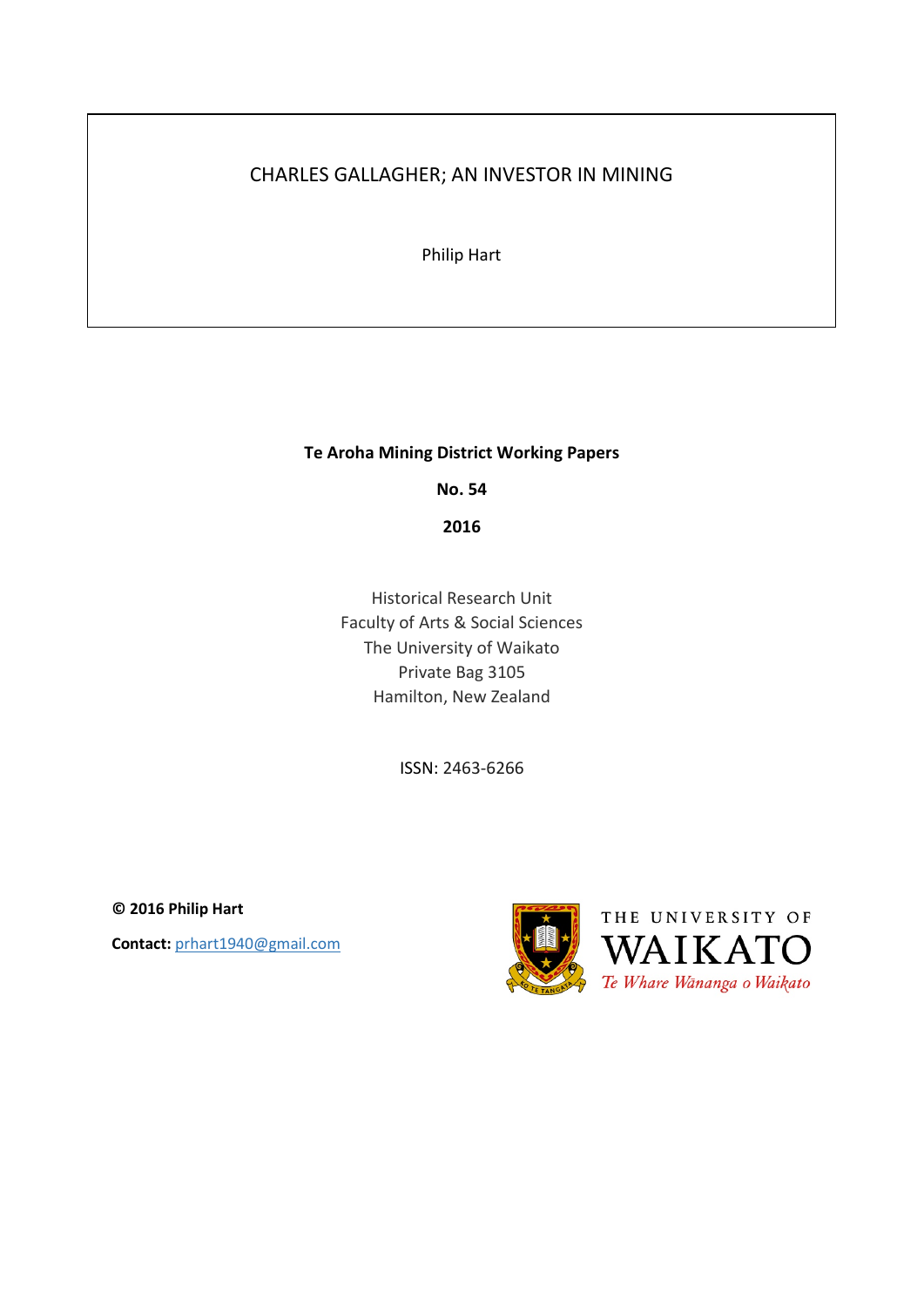# CHARLES GALLAGHER; AN INVESTOR IN MINING

**Abstract:** *Charles Gallagher, born in Ireland, for a time prospered when working on American silver mining fields. After arriving in New Zealand in 1883 with his Irish wife and young children, he settled at Thames, where for a while he was a publican and invested in mining as well as doing some prospecting. As so often, he was involved in arguments over the ownership of a silver-bearing claim.*

*In 1884, the family settled at Te Aroha, where he erected two houses, expensively furnished. Once again, he prospected for silver, unsuccessfully, wasting considerable sums on this endeavour. His financial state was secure until, when he was ill, he settled his money on his wife, and afterwards was angered when she refused to return it because of his 'intemperate' habits. The consequence was that while she was in comfortable circumstances, even able to share the ownership of a steamer, he would die penniless.*

*His private life was increasingly unhappy, marked by heavy drinking and violence against others, especially his wife. He was pathologically jealous of his long-suffering but faithful wife, with tragic consequences on Christmas Day, 1890.*

## BEFORE NEW ZEALAND

Charles Gallagher<sup>[1](#page-1-0)</sup> was born in County Donegal, Ireland, in  $1847<sup>2</sup>$  $1847<sup>2</sup>$  $1847<sup>2</sup>$ 'When quite a boy' he went to the United States, and 'all his early life was passed in connection with mining'. During the American Civil War he fought in several battles against the South, and after its conclusion 'resumed his former occupation of mining', with his brother and others becoming an owner of 'some very rich silver mines' in Nevada.[3](#page-1-2) Reportedly he was also reportedly one of the early prospectors of Leadville, Colorado, and a 'lucky Californian digger' who had done well on that field.[4](#page-1-3) Along with his two brothers he held an interest in the Great Bonanza in Nevada, which they sold 'to Mackay, Flood, and other millionaires for £100,000, the

<span id="page-1-0"></span><sup>1</sup> For sketch of Gallagher and his wife, see *Observer*, 17 January 1891, p. 16.

<span id="page-1-1"></span><sup>2</sup> Death Certificate of Charles Gallagher, 25 December 1890, 1891/1100, BDM.

<span id="page-1-2"></span><sup>3</sup> *Taranaki Herald*, 27 December 1890, p. 2.

<span id="page-1-3"></span><sup>4</sup> *Waikato Times*, 9 November 1889, p. 2, 30 December 1890, p. 2.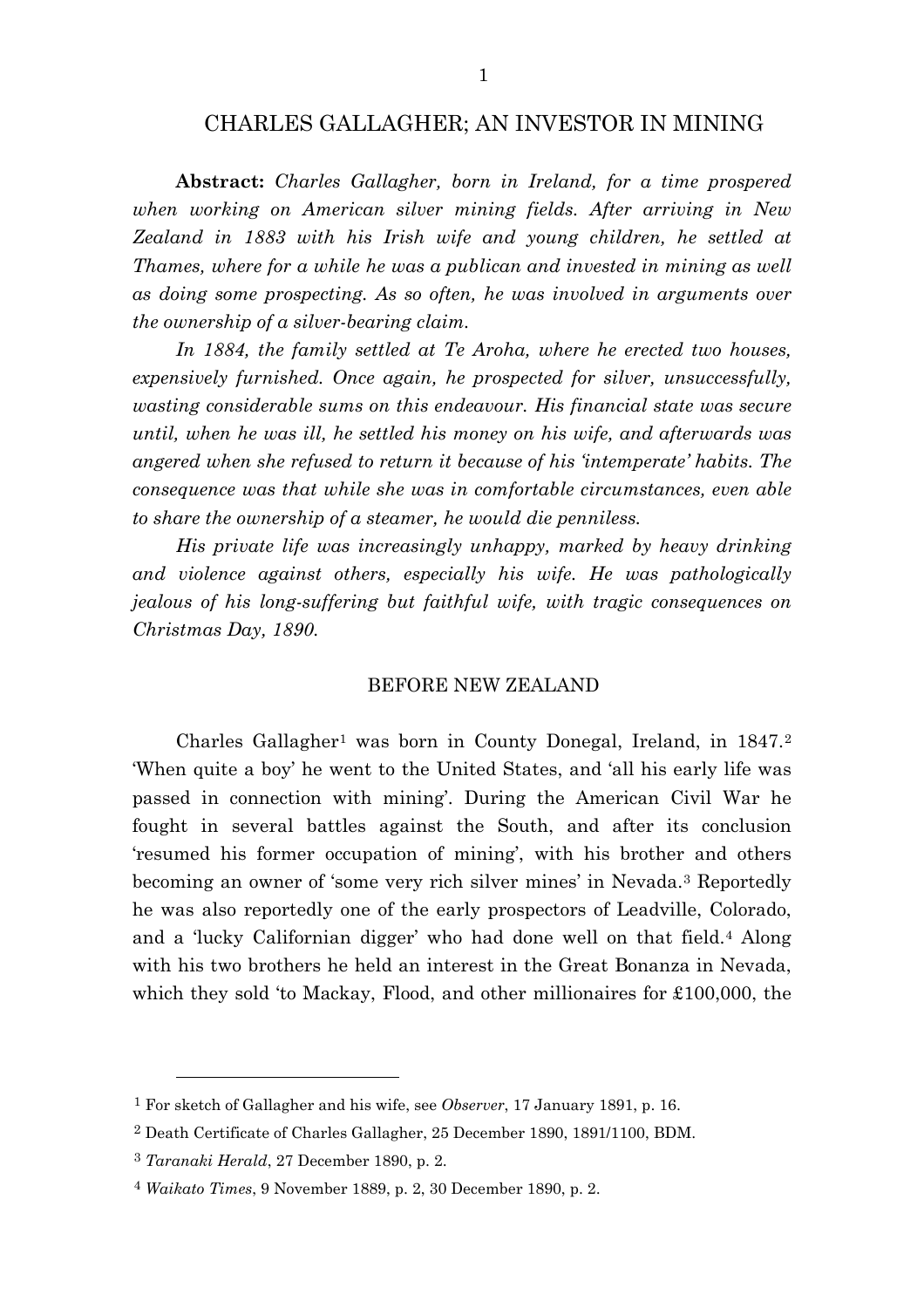brothers sharing equally, each receiving £33,000'. Gallagher returned to Ireland in 1877 or 1878 'to see his friends'.[5](#page-2-0)

In August 1878, at Letterkenny in County Donegal, he married Margaret Gertrude Walker when she was either 18 or 21, making her either ten years or 13 years his junior, depending on which register recorded her age accurately.[6](#page-2-1) She was described as 'a perfect lady in manner and education' and 'a sincere and devoted' Roman Catholic, three of her brothers being priests.[7](#page-2-2) After her death, she was 'said to have been a well-educated woman' and to have been 'well known', with 'numerous friends, in various parts of the colony'.[8](#page-2-3) They were to have five children, three boys and two girls; the two youngest boys were born after the family settled in New Zealand.[9](#page-2-4)

Soon after their wedding they sailed for Australia.[10](#page-2-5) After living for a time in Melbourne, they arrived in Auckland in 1883 and 'after a few days' went to Thames.[11](#page-2-6) Reportedly, 'Mrs Gallagher when in Sydney not being well', he 'decided to take her to Te Aroha for the benefit of the baths'.[12](#page-2-7) Another possible reason they came to New Zealand was because one of his brothers lived for 'some time' in Auckland, acquiring 'some property' which he retained when he and his wife left for California in about 1888 to rejoin

<span id="page-2-0"></span><sup>5</sup> *New Zealand Herald*, 29 December 1890, p. 5.

<span id="page-2-1"></span><sup>6</sup> Birth Certificate of John Edmund Gallagher, 19 October 1883, 1883/15223; Death Certificates of Margaret Gertrude Gallagher and Charles Gallagher, 25 December 1890, 1891/1100, BDM.

<span id="page-2-2"></span><sup>7</sup> *New Zealand Herald*, 29 December 1890, p. 5.

<span id="page-2-3"></span><sup>8</sup> *Thames Star*, 29 December 1890, p. 2; Report by Constable Benjamin O'Brien, 27 December 1890, given at Inquest into death of Margaret Gertrude Gallagher, Inquests, Justice Department, J 46, COR 1891/2, ANZ-W.

<span id="page-2-4"></span><sup>9</sup> Birth Certificates of John Edmund Gallagher, 19 October 1883, 1883/15223; Desmond Boniface, 14 May 1885, 1885/5642; Death Certificates of Margaret Gertrude Gallagher and Charles Gallagher, 25 December 1890, 1891/1100, BDM.

<span id="page-2-5"></span><sup>10</sup> *New Zealand Herald*, 29 December 1890, p. 5.

<span id="page-2-6"></span><sup>11</sup> *New Zealand Herald*, 29 December 1890, p. 5; 'Addresses Presented to Sir George Grey on his 74th Birthday, 14 April 1886, by European and Maori Residents of Auckland Province', folio 191, Te Aroha residents, Grey New Zealand Manuscripts, GNZ MS 275, Auckland Public Library.

<span id="page-2-7"></span><sup>12</sup> *Taranaki Herald*, 27 December 1890, p.2.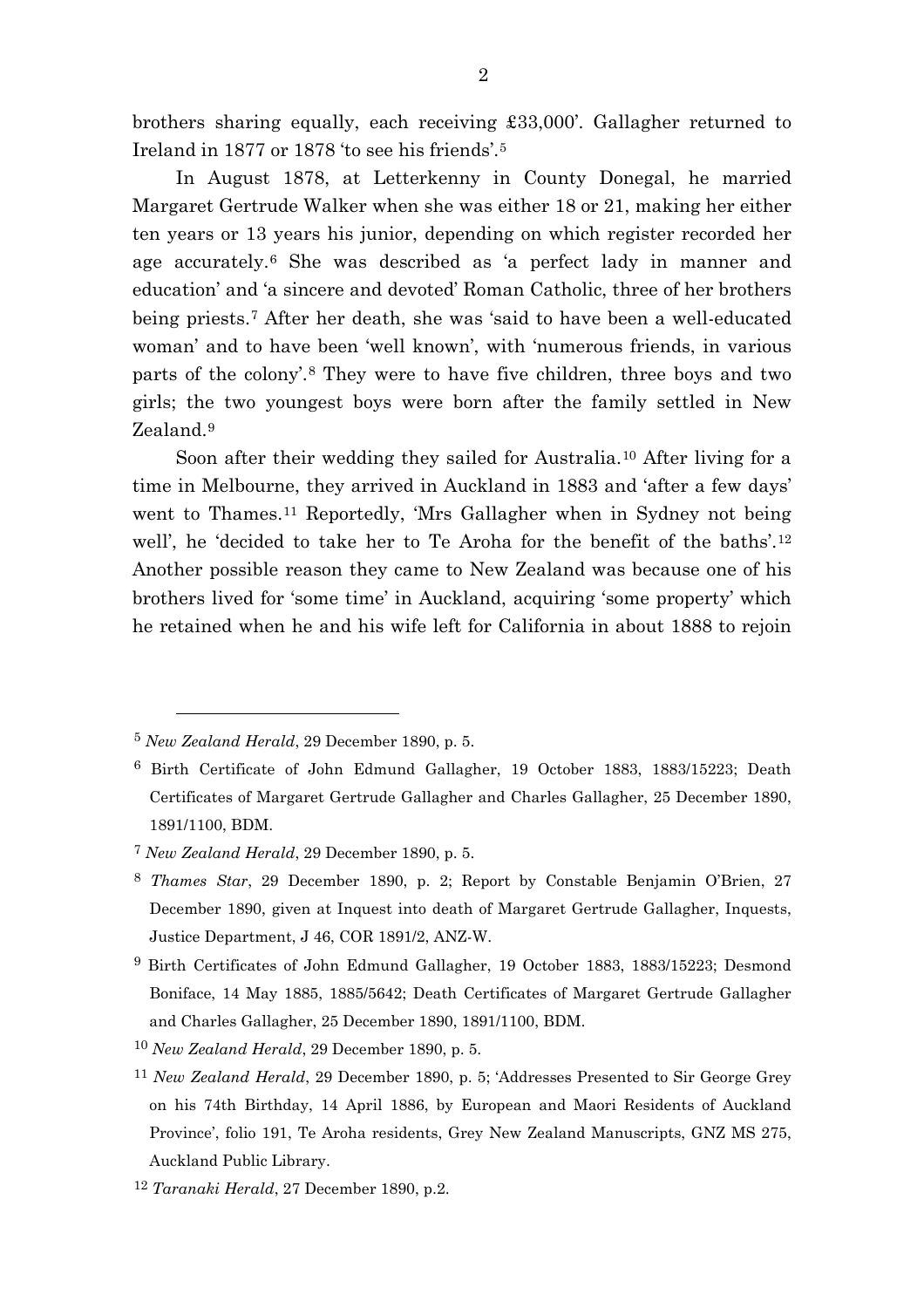the other, unmarried, brother.[13](#page-3-0) Presumably it was the latter who was 'a very wealthy farmer in California'.[14](#page-3-1)

#### AT THAMES

After settling in Thames, Gallagher and his family lived in 'Avondale Villa', Karaka Road.[15](#page-3-2) In July 1885, he became publican of the Lady Bowen Hotel, which he ran for about a year.[16](#page-3-3) Being both Catholic and Irish, he was a supporter of Irish Home Rule and of New Zealand's Liberal Party.[17](#page-3-4) It was later recalled 'that the doings of the Clan-na-gael', an Irish republican organization in America, 'and more especially of its mysterious leader, "No. 1," excited a great deal of interest' when Gallagher was living at Thames, where he 'was known by the soubriquet of "No. 1" '.[18](#page-3-5)

Gallagher 'invested largely' in mining, 'owning some interests in Waiomu and other out districts, which he subsequently sold', and 'personally did a good deal of prospecting in Tararu', at the northern end of Thames.[19](#page-3-6) By late August 1885 he had pegged out the New Eureka, six miles up the Tararu Creek, had employed some men to work it, and was intending to employ more, stating that he would not form a company, preferring to work it himself.[20](#page-3-7) It would not be a success. At the same time he sought to acquire the Kiwi, also at Upper Tararu, assuring a mining reporter that he had taken 'satisfactory' tests.[21](#page-3-8) At the end of September he

<span id="page-3-0"></span><sup>13</sup> *New Zealand Herald*, 29 December 1890, p. 5.

<span id="page-3-1"></span><sup>14</sup> *Thames Star*, 29 December 1890, p. 2.

<span id="page-3-2"></span><sup>15</sup> Birth Notices, 19 October 1883, p. 2, 14 May 1885, p. 2.

<span id="page-3-3"></span><sup>16</sup> Advertisements, *Thames Star*, 13 July 1885, p. 3 – 4 August 1885, p. 3; *Thames Directory for 1886* (Thames, 1886), p. 154; *New Zeal and Herald*, 29 December 1890, p. 5.

<span id="page-3-4"></span><sup>17</sup> Death Certificate of Charles Gallagher, 25 December 1890, 1891/1100, BDM; *Te Aroha News*, 12 June 1889, p. 7; 'Addresses Presented to Sir George Grey on his 74th Birthday, 14 April 1886, by European and Maori Residents of Auckland Province', folio 191, Te Aroha, Grey New Zealand Manuscripts, GNZ MS 275, Auckland Public Library.

<span id="page-3-5"></span><sup>18</sup> *New Zealand Herald*, 29 December 1890, p. 5.

<span id="page-3-6"></span><sup>19</sup> *New Zealand Herald*, 29 December 1890, p. 5.

<span id="page-3-7"></span><sup>20</sup> *Thames Star*, 2 September 1885, p. 2.

<span id="page-3-8"></span><sup>21</sup> Thames Warden's Court, Register of Applications for Licensed Holdings 1881-1886, folio 130, BACL 14452/1a, ANZ-A; Thames Correspondent, *New Zealand Herald*, 8 September 1885, p. 5; advertisement, *Thames Advertiser*, 9 September 1885, p. 2.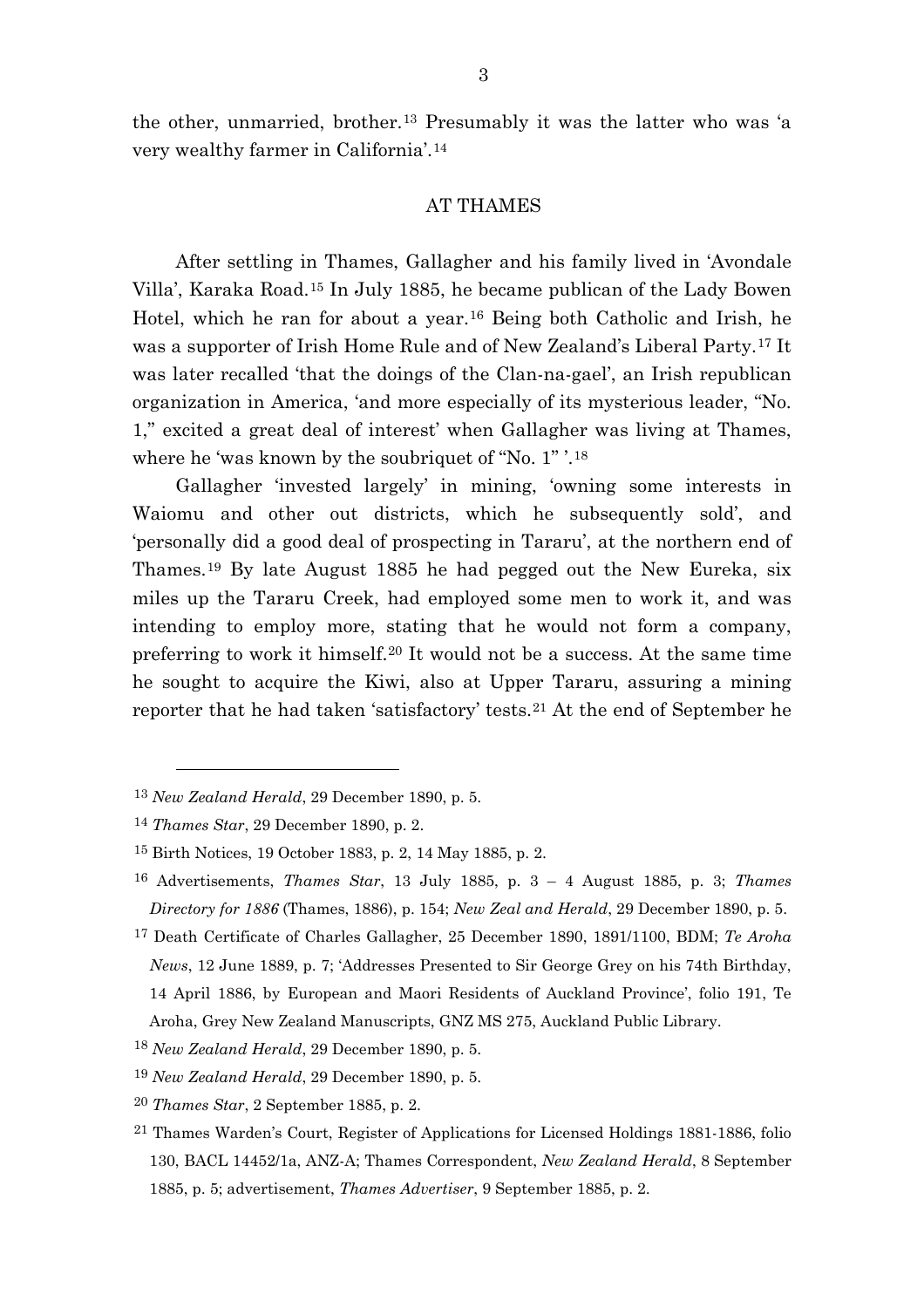challenged another miner, John Fitzgerald, formerly at Coromandel, $22$  'to sustain his objection' to his being granted it. Fitzgerald, a prospector who claimed ownership of the ground, deposed that he, his brother Michael, another miner,<sup>[23](#page-4-1)</sup> and Gallagher were on the ground on  $27$  August. As 'they all liked the look of the ground', Fitzgerald and his brother pegged it out as the Garry Owen. 'Gallagher was not present at the pegging', but met them on the claim on the following day with two other men, one named Cleary, who has not been traced, and Henry Tapp, an agent for English investors and for a new treatment process.[24](#page-4-2)

It was then arranged that Gallagher was to be admitted to the partnership, and to have two-thirds interest in the claim, and was to allow witness and his brother £2 per week each. Witness would not agree to work for wages, as he had not done so for many years. Witness and Gallagher were alone when this arrangement was arrived at. Up to this time complainant had not put a peg in the ground. Some days later witness met Gallagher at his hotel, when Cleary, Tapp, Mrs Gallagher, and witness' brother were also present. Gallagher offered witness £2 and his "tucker" for his trouble in pegging out, which he declined to accept, and asked Gallagher for his account for board and lodging, which he refused to give. Cautioned Gallagher to desist from his smart tricks I trying to make him a wages man instead of a shareholder.

Under cross-examination, Fitzgerald explained that he 'had agreed with Gallagher that if the latter wished to prospect in any claim he might take up, he must allow him and his brother £2 each per week, and to hold a two-thirds interest'. When going with Gallagher to Fitzgerald's claim at the head of Te Puru Creek, Gallagher 'took a piece of stone from the ground now disputed. Witness did not think much of it, but was no judge of silverbearing rock', whereas Gallagher later described the sample as 'the kind of stone to carry silver'. When they went to peg out,

Gallagher went to see the place where he had found the stone, but did not point out where the claim was to be marked off. Agreed with complainant to peg out the Garry Owen claim if allowed £2 per week, and one-third interest. Gallagher was not present when

<span id="page-4-0"></span><sup>22</sup> See *Thames Advertiser*, 6 January 1881, p. 3, 1 July 1886, p. 2.

<span id="page-4-1"></span><sup>23</sup> See *Thames Advertiser*, 2 August 1883, p. 3.

<span id="page-4-2"></span><sup>24</sup> See *Thames Advertiser*, 16 July 1885, p. 2, 25 July 1885, p. 2, 30 July 1885, p. 2, 19 August 1885, p. 2.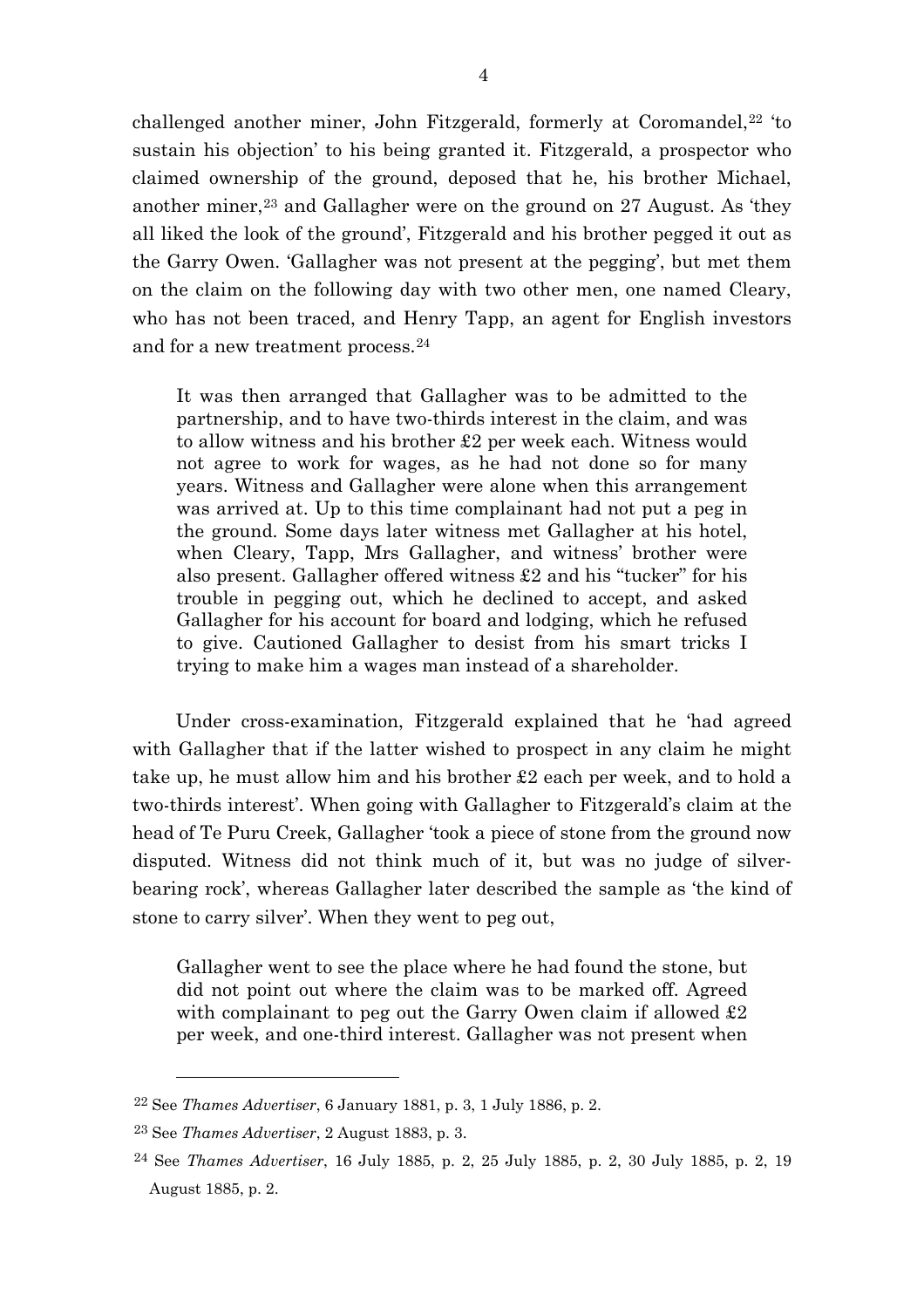the first peg of the Garry Owen was driven. The pegs were marked "No. 1," by which appellation Gallagher had been known.

Their dispute 'took place on the day after the claim was pegged. It was not decided to mark out the claim until they came to the ground'. Michael Fitzgerald

gave evidence of a generally corroborative nature, and added that on the day after pegging out Mr Tapp came to him in Gallagher's hotel, and asked him to sign a document which proved to be an agreement to work for Gallagher for £2 a week wages and his "tucker." At the same time Gallagher threw down two sovereigns. Witness indignantly repudiated the idea that he should work as a wages man, and refused to sign the paper. Tapp exclaimed that he could swear that he had accepted the money, and witness thereupon declined to remain any longer in the house, and left after calling for his account, which complainant refused to give. Gallagher's position was simply that of a "backer," as he was to have two-thirds of the claim, leaving the remaining interest to witness, and allowing him and his brother £2 per week.

Gallagher then gave evidence of applying for a license for the Kiwi:

On the 22nd August the defendant and his brother came to his hotel, the Lady Bowen, to lodge. In conversation they said they had taken up a claim near the Vulcan, Tararu, and would give him two-thirds of it if he would allow each of them £2 per week. Witness accordingly went with defendant to inspect the ground, and on the way thither witness broke a piece of stone from a reef, and put it in his pocket. Was not satisfied with defendant's claim and declined to have anything to do with it. Next day Michael Fitzgerald brought a piece of stone from the Tapu district. Witness examined it, but thought very little of it. He informed them, however, tht he had a better thing on, and would pay them a day's wages if they would peg out a 30-acre claim for him. To this they assented, and witness went with them to the spot where he had found the nice-looking stone, and after pointing out where he wished the claim to be located, and seeing the first peg driven, left them to finish the work. Did not offer them the same terms as had been mentioned in reference to the Vulcan claim. On the following Friday he agreed to allow them one-third of the claim if they would remain and represent that interest. Offered them £2 each for marking out, which they refused to take.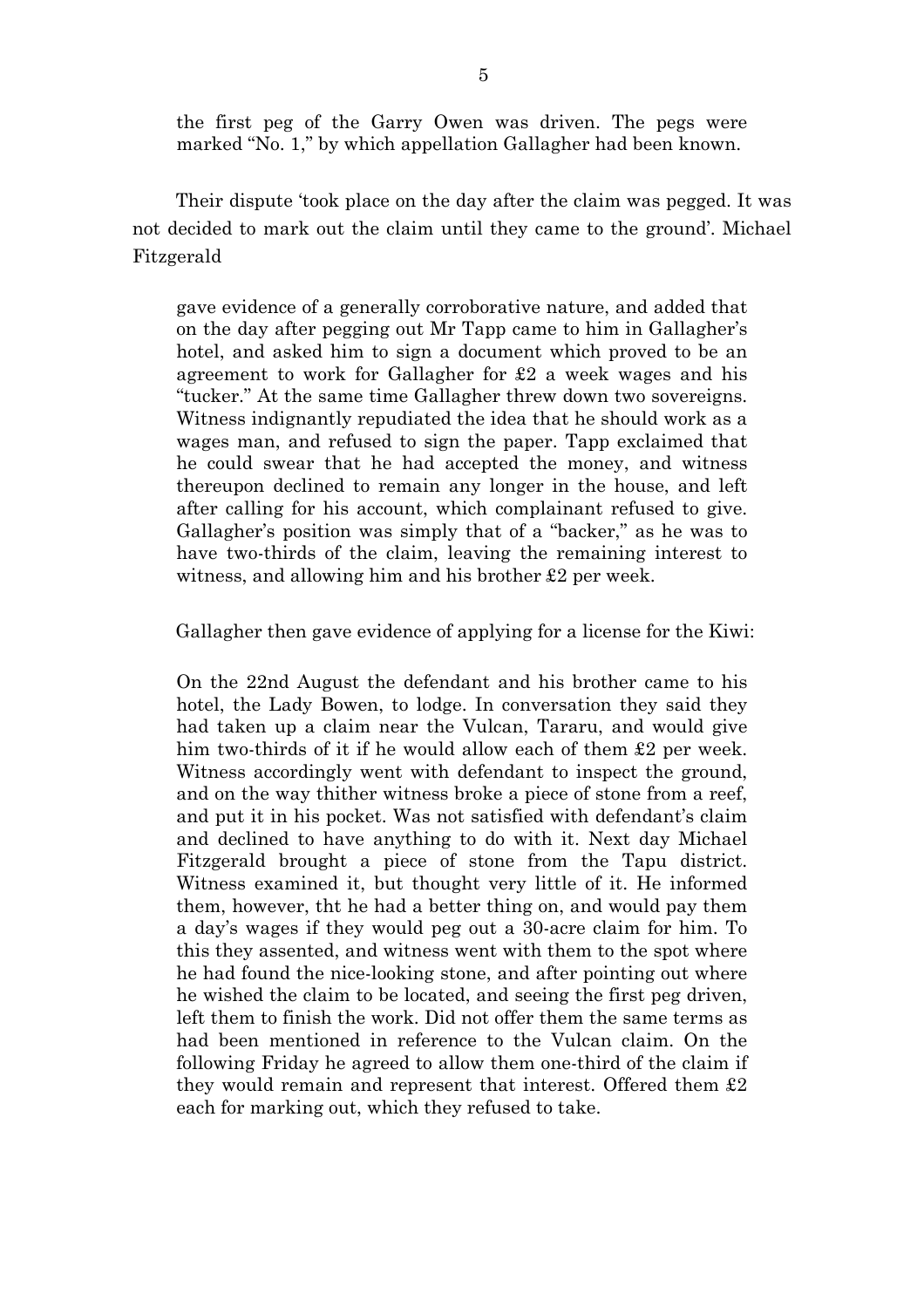In reply to Fitzgerald's counsel, he stated: 'It was not usual to give £2 a day wages, but he could pay his men whatever he chose'. He had refused to give the brothers their account because 'he was willing to throw in their "tucker" with the monetary allowance'. To his own counsel he explained that Fitzgerald 'did not accept the proffered third of the ground, as he considered himself owner of the claim. The offer of an interest was not part of the arrangement on which the claim was pegged out'. After his wife 'corroborated her husband's testimony in detail', the warden noted that there had been only one pegging out and the brothers had applied for the claim two days after Gallagher, 'after the time prescribed by the regulations. The whole circumstances bore out the contentions of the applicant for the license. Defendant had put himself out of Court by his delay in giving notice, and also by having taken up an adjacent claim', and accordingly the Kiwi was granted to Gallagher.[25](#page-6-0) The following month he remained confident it would 'yield good payable returns of silver', but it was soon taken over by another hopeful.[26](#page-6-1)

In December 1886, when he was described as 'largely interested' in Waiomu mines, he sold his interests there to a company.[27](#page-6-2) The following year, he was a member of a party visiting the Waiomu and Te Mata fields.[28](#page-6-3)

# AT TE AROHA

In February 1884, Gallagher called tenders to build a three-roomed cottage at Te Aroha.[29](#page-6-4) Two months later, he was 'erecting what promises to be an exceptionally good three-room house' close to the domain.[30](#page-6-5) A year later, because of returning to Thames to develop his Upper Tararu mine, he sold his household furniture and effects.<sup>[31](#page-6-6)</sup> Not having sold his house as well, in September 1886 had several rooms added to it, and by December had left

<span id="page-6-0"></span><sup>25</sup> Warden's Court, *Thames Advertiser*, 30 September 1885, p. 3.

<span id="page-6-1"></span><sup>26</sup> *Thames Star*, 20 October 1885, p. 2, 23 March 1888, p. 2.

<span id="page-6-2"></span><sup>27</sup> *Thames Advertiser*, 18 December 1886, p. 2; Thames Warden's Court, Claims Register 1886-1888, no. 1477, BACL 14397/18a, ANZ-A.

<span id="page-6-3"></span><sup>28</sup> *Thames Advertiser*, 29 October 1887, p. 2.

<span id="page-6-4"></span><sup>29</sup> *Te Aroha News*, 9 February 1884, p. 7.

<span id="page-6-5"></span><sup>30</sup> *Te Aroha News*, 26 April 1884, p. 2.

<span id="page-6-6"></span><sup>31</sup> *Te Aroha News*, 18 April 1885, p. 7; Birth Notice, *Thames Star*, 14 May 1885, p. 2; *Thames Advertiser*, 30 September 1885, p. 3.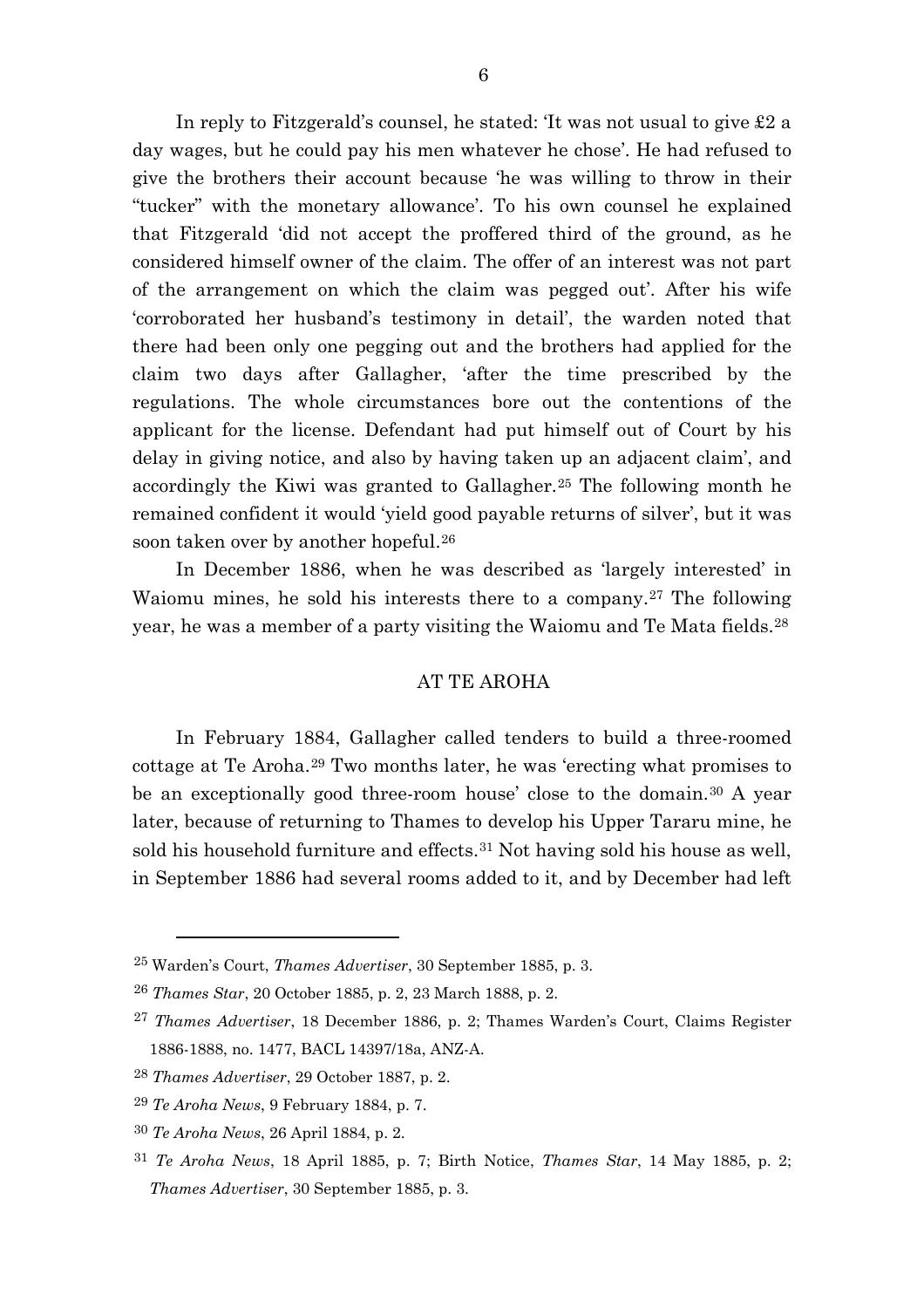Thames for the last time.<sup>[32](#page-7-0)</sup> In April 1888, he called tenders to remove what was described as a cottage, along with its fences.<sup>[33](#page-7-1)</sup> His wife having purchased another house, adjacent to the domain, he made 'considerable additions' to it and 'greatly' improved both it and its grounds.[34](#page-7-2) In July, he asked the domain board for the right to obtain a water supply from the domain; the Minister of Land gave his approval, Gallagher meeting the cost of connection.[35](#page-7-3) At this time, he was nominated for the domain board, allegedly secretly,[36](#page-7-4) but was not appointed.

Gallagher and his wife's two houses were valued in 1889 at £270 and £190.[37](#page-7-5) The larger one, 'Riverview', was estimated to have cost from £700 to £800 to erect.[38](#page-7-6) Close to the domain on 'the best site in Te Aroha', it had been 'faithfully built with every modern improvement, comprises six large rooms, scullery and outhouses, splendid water supply, kitchen range, etc, verandah three sides of house'. The adjoining cottage had five rooms.[39](#page-7-7) In October 1886, he leased just over nine acres at Te Aroha West for £1 4s per annum; when sold three years later his land was described as 'about 7 acres, well fenced and laid down in grass, held under perpetual lease'.[40](#page-7-8)

- <span id="page-7-5"></span>37 Te Aroha Borough Council, Rate Book 1888 [no pagination], Matamata-Piako District Council Archives, Te Aroha; Assessment Court, *Te Aroha News*, 18 May 1889, p. 2.
- <span id="page-7-6"></span>38 Report by Charles Ahier, 6 November 1891, Hesketh and Richmond Papers, box 26, 1051/c, MS 440, Auckland Public Library.
- <span id="page-7-7"></span>39 Advertisement for sale of villa residence on 11 April 1892, Hesketh and Richmond Papers, box 26, 1051/c, MS 440, Auckland Public Library.
- <span id="page-7-8"></span>40 Lands and Survey Department, Ledger of Leases 1887-1893, p. 140, BAAZ 1134/1, ANZ-A; Register of Rents of Lands held under Deferred-Payment Leases 1887-1890, folio 14, Suburbs of Te Aroha, Section 65, LS 23/2, ANZ-W; *Te Aroha News*, 7 September 1889, p. 7; advertisement, *Waikato Times*, 19 September 1889, p. 3.

<span id="page-7-0"></span><sup>32</sup> *Te Aroha News*, 25 September 1886, p. 2; *Thames Advertiser*, 18 December 1886, p. 2.

<span id="page-7-1"></span><sup>33</sup> *Te Aroha News*, 14 April 1888, p. 7.

<span id="page-7-2"></span><sup>34</sup> *Te Aroha News*, 28 April 1888, p. 2, 16 June 1888, p. 2, 23 June 1888, p. 2; *New Zealand Herald*, 29 December 1890, p. 5.

<span id="page-7-3"></span><sup>35</sup> Domain Board, *Te Aroha News*, 14 July 1888, p. 7; advertisement for sale of villa residence on 11 April 1892, Hesketh and Richmond Papers, box 26, 1051/c, MS 440, Auckland Public Library.

<span id="page-7-4"></span><sup>36</sup> John Ilott to Minister of Lands, 9 July 1888 (telegram), Tourist Department, TO 1, 1881/198, ANZ-W.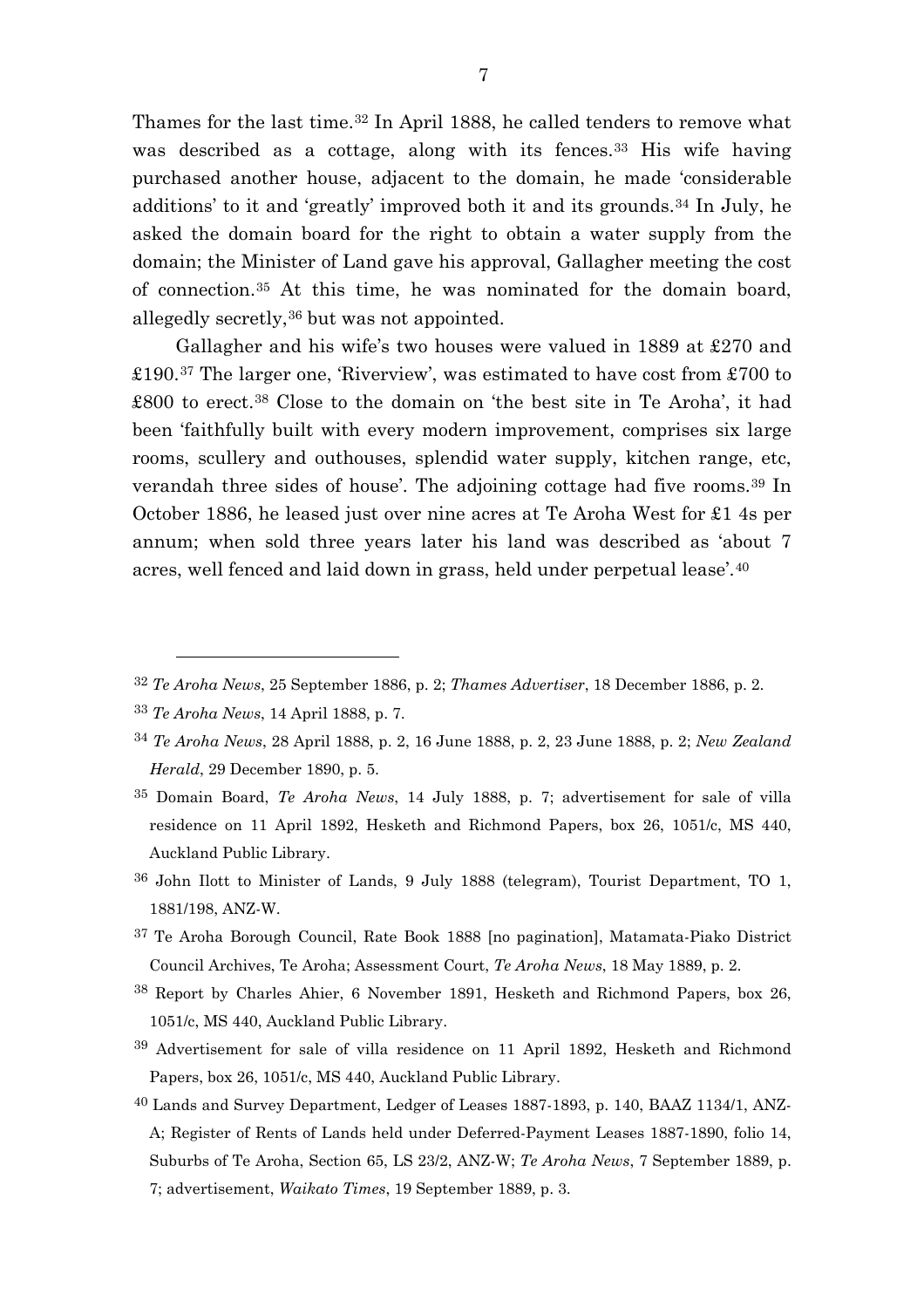When the family left Te Aroha in 1889, their standard of living was indicated by the sale in September of his 'very superior household furniture and effects', including:

DRAWING-ROOM – Very Superior Suite (maroon velvet), consisting of eight pieces, American Folding Couch, Piano by Rosener, Oval Table (kauri), 2 Small Tables, Mottled Kauri Bookcase, Whatnots, Pier Glass, Vases, Pictures ... Carpets…. DINING-ROOM – Very Superior Kauri Telescope Table, Tablecloth, 6 Cane Chairs, Easy Chair, Sewing Machine, Office Table (with drawers), Lamps, Glass, China, Linoleum, &c, &c.

There were three bedrooms, the parent's room having a chest of drawers in mottled kauri and a 'Dressing Table and Looking Glass combined'. The hall had a clock and a mahogany hallstand, with mirror, and the kitchen, scullery and washhouse were well furnished. The sundries included mining tools.[41](#page-8-0) The *Te Aroha News* reported that the furniture 'was made to order, has been but a short time in use, and is all really firstclass'.[42](#page-8-1) Although Gallagher feared his goods would go 'for an old song', most sold at high prices, in some cases higher than 'the first cost';<sup>[43](#page-8-2)</sup> perhaps the luncheon provided helped produce this good result.[44](#page-8-3)

Upon settling at Te Aroha, Gallagher reportedly 'was struck with the indication of the existence of silver in the district, and went actively into mining, importing', it was believed but not confirmed by other sources, 'some very valuable machinery'.[45](#page-8-4) In early 1888 from an unspecified area he sent 'Clayey Stuff' for assaying which was found to be 'nearly all clay – very little grit in it: very unlikely stuff', with a nil value.<sup>[46](#page-8-5)</sup> He took out a miner's right early in August.[47](#page-8-6) He held the Bonanza, which included the original Prospectors' and Bonanza, and at the beginning of November called tenders

<span id="page-8-0"></span><sup>41</sup> Advertisement, *Waikato Times*, 19 September 1889, p. 3.

<span id="page-8-1"></span><sup>42</sup> *Te Aroha News*, 25 September 1889, p. 2.

<span id="page-8-2"></span><sup>43</sup> *Waikato Times*, 1 October 1889, p. 2; *Te Aroha News*, 2 October 1889, p. 2.

<span id="page-8-3"></span><sup>44</sup> Advertisement, *Te Aroha News*, 18 September 1889, p. 7.

<span id="page-8-4"></span><sup>45</sup> *Taranaki Herald*, 27 December 1890, p. 2.

<span id="page-8-5"></span><sup>46</sup> Thames School of Mines, Assay Book 1887-1889, entry for 5 April 1888, School of Mines Archives, Thames.

<span id="page-8-6"></span><sup>47</sup> Te Aroha Warden's Court, Miner's Right no. 1576, issued 9 August 1888, BBAV 11533/2b, ANZ-A.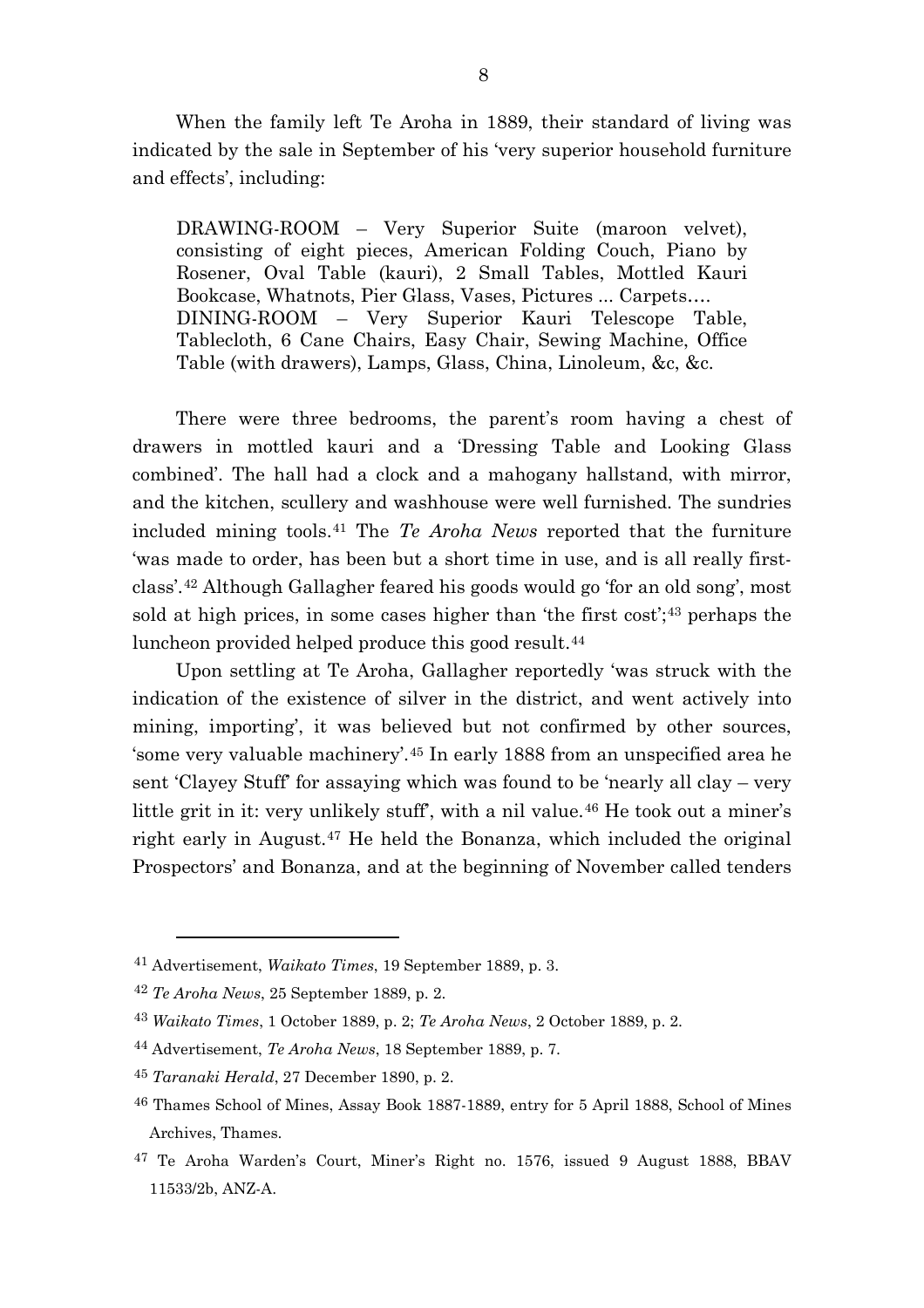for driving 50 feet.[48](#page-9-0) At the end of that month, a correspondent was optimistic:

Mr Charles Gallagher is carrying on active work in the lower levels of his ground. He has 57 acres, a good deal of it having been largely prospected and driven on by the prospectors on the first gold discovery at Te Aroha. The stone is highly mineralised, and contains silver, galena, copper, and gold. The reef is easily traced, and is twenty feet through. This claim is likely to show up well, as the owner is showing a commendable earnestness of purpose by having the lower levels well driven on, besides working on the made ground in the higher levels.[49](#page-9-1)

The following April, he was 'putting in a drive to cut the old Prospectors' lead, from which very rich stone was obtained some years ago. The drive is now in about 80 feet, and it is expected the reef may be cut at an early date'.[50](#page-9-2) If cut, the values must have been disappointing, for when in October the mining inspector moved to forfeit the ground for non-working Gallagher did not contest this.<sup>[51](#page-9-3)</sup> He had done 'a good deal of prospecting on the old Prospector's claim and its vicinity, expending some £600 to £700 within six months', fruitlessly.<sup>[52](#page-9-4)</sup> In November, Clem Cornes, a prominent local miner,<sup>[53](#page-9-5)</sup> 'alluded in complimentary terms' to his efforts to assist mining at both Thames and Te Aroha, and his departure after spending 'so much money in the mining industry in this district' was 'a decided loss to the community'.[54](#page-9-6) As Gallagher had helped to organize a banquet to honour Cornes' prospecting at Tui one year earlier,<sup>[55](#page-9-7)</sup> these comments were those of a friend, but they also reflected the general enthusiasm for anyone prepared to invest money in local mining.

<span id="page-9-0"></span><sup>48</sup> *Te Aroha News*, 3 November 1888, p. 2.

<span id="page-9-1"></span><sup>49</sup> Te Aroha Correspondent, *Waikato Times*, 29 November 1888, p. 2.

<span id="page-9-2"></span><sup>50</sup> *Te Aroha News*, 24 April 1889, p. 2.

<span id="page-9-3"></span><sup>51</sup> Te Aroha Warden's Court, Transfers and Assignments 1889, 35/1889, BBAV 11581/10a, ANZ-A.

<span id="page-9-4"></span><sup>52</sup> *New Zealand Herald*, 29 December 1890, p. 5.

<span id="page-9-5"></span><sup>53</sup> See paper on Clement Augustus Cornes.

<span id="page-9-6"></span><sup>54</sup> *Waikato Times*, 9 November 1889, p. 2.

<span id="page-9-7"></span><sup>55</sup> *Te Aroha News*, 21 April 1888, p. 2.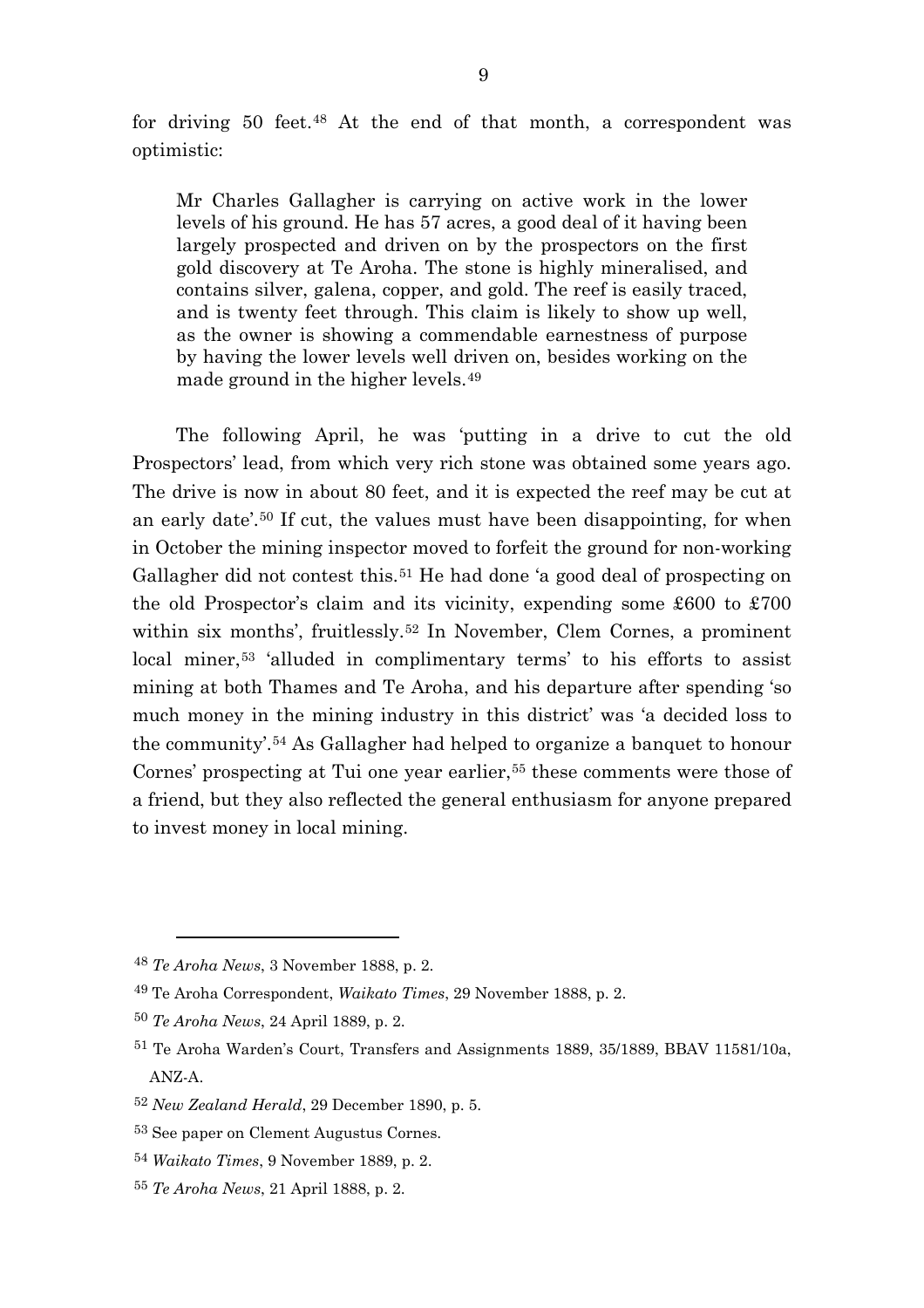A Thames newspaper understood that for a short time he was a publican at Te Aroha.[56](#page-10-0) If this was so, he must have been filling in briefly for the licensee.

## AFTER TE AROHA

At Easter 1887, Margaret Gallagher 'visited New Plymouth and placed her two girls in the convent school, leaving her eldest boy with the priest to be educated'.[57](#page-10-1) Gallagher moved to New Plymouth in 1888 also, but in late September 1889 was living in Auckland.[58](#page-10-2) When his Te Aroha friends farewelled him at the Hot Springs Hotel in November, Cornes stated that 'All will regret to bid him adieu, but he sincerely hoped they were only wishing him goodbye for a time, and that he would return amongst them with renewed vigour<sup>'.[59](#page-10-3)</sup> Although he did not, his 'favourite and fine dog', named 'Rover', lived up to his name, reappearing one month later, 'having walked from Auckland!'[60](#page-10-4)

Gallagher had become interested in the apparent silver field discovered at Puhipuhi, north of Whangarei, and had interests in some claims there, reportedly living in that district for a year or more.<sup>[61](#page-10-5)</sup> It seems that he lived for at least part of this time in Auckland, for not until late March or early April 1890 did he inspect the Puhipuhi reefs, thinking 'so well of them' that he intended 'to devote some time in prospecting in the district', which he did;<sup>[62](#page-10-6)</sup> as he acquired no interests in any claims, he must have realized that his first impressions were wrong. Reportedly, during 1890 he also visited silver mines in America and Australia.[63](#page-10-7)

# A WEALTHY MAN?

<span id="page-10-0"></span><sup>56</sup> *Thames Star*, 29 December 1890, p. 2.

<span id="page-10-1"></span><sup>57</sup> *Taranaki Herald*, 27 December 1890, p. 2.

<span id="page-10-2"></span><sup>58</sup> *Waikato Times*, 1 October 1889, p. 2, 30 December 1890, p. 2; *Taranki Herald*, 27 December 1890, p. 2.

<span id="page-10-3"></span><sup>59</sup> *Waikato Times*, 9 November 1889, p. 2.

<span id="page-10-4"></span><sup>60</sup> *Waikato Times*, 5 December 1889, p. 2.

<span id="page-10-5"></span><sup>61</sup> *Thames Star*, 29 December 1890, p. 2; *Waikato Times*, 30 December 1890, p. 2.

<span id="page-10-6"></span><sup>62</sup> *Te Aroha News*, 12 April 1890, p. 2; *Taranaki Herald*, 27 December 1890, p. 2.

<span id="page-10-7"></span><sup>63</sup> *Taranaki Herald*, 27 December 1890, p. 2.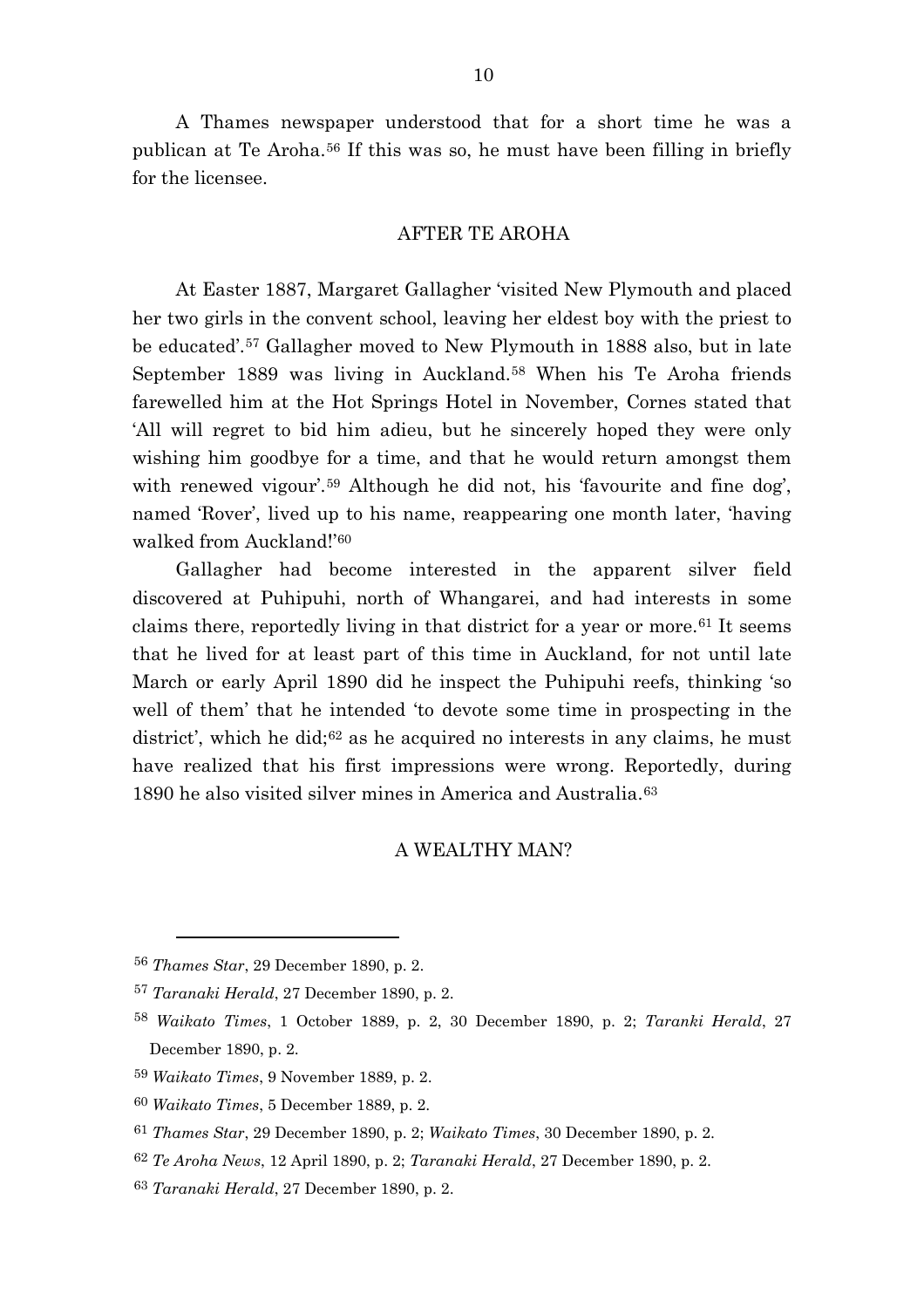Gallagher was believed to have arrived in New Zealand 'possessed of considerable means', and by his successful investments in American silver mines and in the Thames goldfield was 'reputed to be a wealthy man'.[64](#page-11-0) Possibly 'shortly after he was married', but certainly before arriving at Te Aroha, he 'settled his money on his wife' by 'deed of assignment and power of attorney'.[65](#page-11-1) After his death it was reported that he had conveyed his money to his wife when 'very ill', but that when he recovered 'she retained it against his will, for the reason, it is believed, that she would take better care of it than he, his habits at one time being very intemperate'.[66](#page-11-2) Although rumour claimed his fortune had amounted to 'some £20,000' or even  $\text{\pounds}30,000,67$  $\text{\pounds}30,000,67$  it seems he gave her only  $\text{\pounds}2,000$ , which was all that remained of the large sum he had received for his Nevada interests; it was not known how he had spent so much.[68](#page-11-4) He seemingly regretted settling all his property on his wife and that it had been done, in her words, for his 'own good',[69](#page-11-5) implying he had squandered most of his fortune before the residue was placed in her safekeeping. One of his two brothers was 'a very wealthy farmer in California' and another lived for a time in Auckland in the 1890s and acquired some property,[70](#page-11-6) but there was no record of his receiving financial assistance from either.

It was rumoured that at the end of the 1880s he had 'inherited a legacy of £3000 per annum', but his agent in Auckland stated that this rumour was 'unfounded'.[71](#page-11-7) Because of his comfortable financial circumstances, Gallagher described his occupation as 'gentleman', and he was not employed when he died at the age of 43.[72](#page-11-8) Yet in 1885 he stated that he had 'often' mined for £2

<span id="page-11-0"></span><sup>64</sup> Thames Correspondent, *New Zealand Herald*, 8 September 1885, p. 5; *Waikato Times*, 30 December 1890, p. 2; *New Zealand Herald*, 29 December 1890, p. 5.

<span id="page-11-1"></span><sup>65</sup> *Observer*, 12 January 1889, p. 3; *New Zealand Herald*, 29 December 1890, p. 5; *Taranaki Herald*, 31 December 1890, p. 2.

<span id="page-11-2"></span><sup>66</sup> *Taranki Herald*, 29 December 1890, p. 2.

<span id="page-11-3"></span><sup>67</sup> *Observer*, 12 January 1889, p. 3; *Taranaki Herald*, 27 December 1890, p. 2.

<span id="page-11-4"></span><sup>68</sup> *New Zealand Herald*, 29 December 1890, p. 5.

<span id="page-11-5"></span><sup>69</sup> *Te Aroha News*, 2 January 1889, p. 5.

<span id="page-11-6"></span><sup>70</sup> *New Zealand Herald*, 29 December 1890, p. 5.

<span id="page-11-7"></span><sup>71</sup> *New Zealand Herald*, 29 December 1890, p. 5.

<span id="page-11-8"></span><sup>72</sup> Birth Certificate of John Edmund Gallagher, 19 October 1883, 1883/15223; Death Certificate of Charles Gallagher, 25 December 1890, 1100/1891, BDM; *Tauranga Electoral Roll, 1887*, p. 9; Inquest into death of Charles Gallagher, Justice Department, J 46, COR 1891/1, ANZ-W.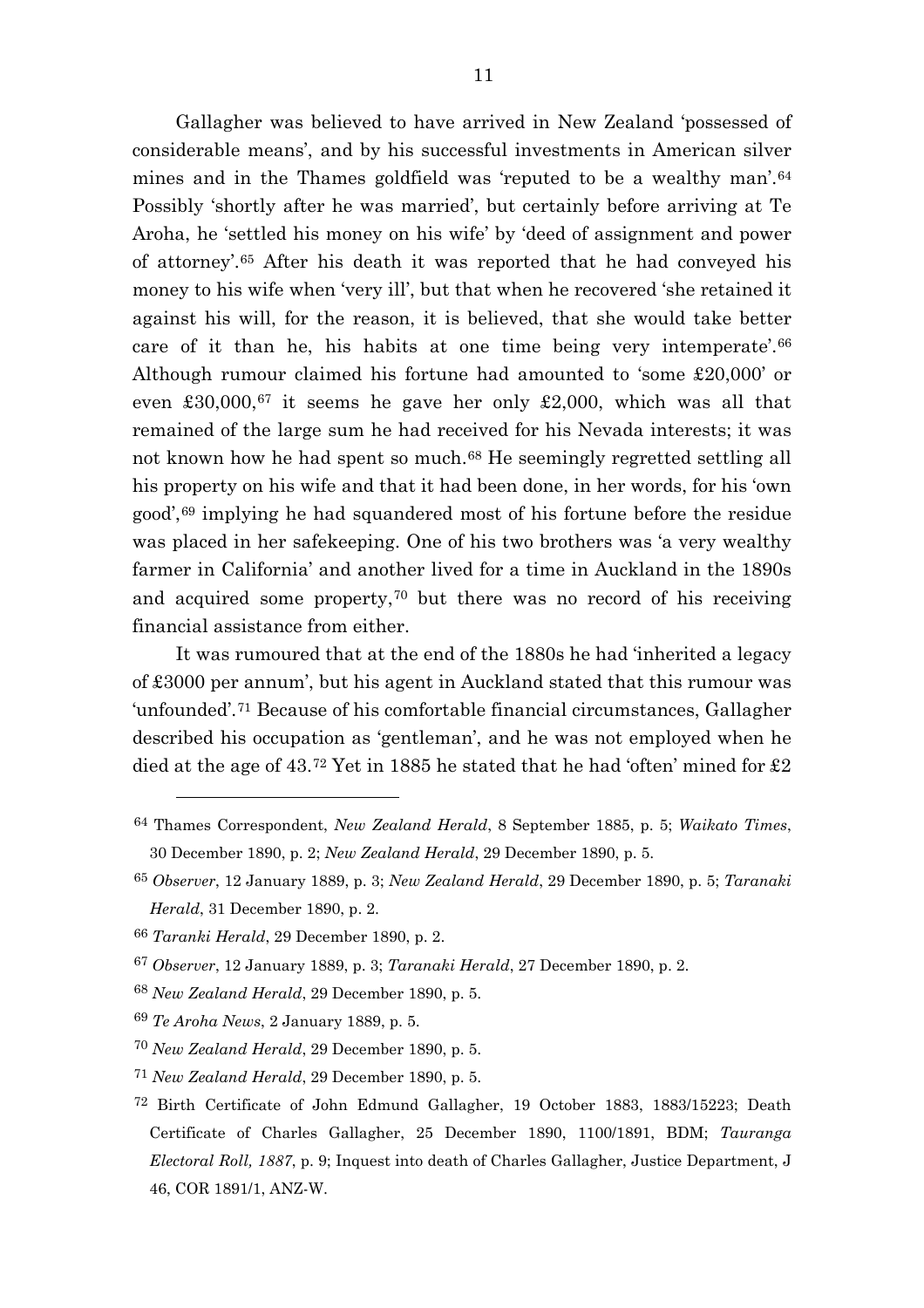per day before moving to Thames.[73](#page-12-0) When he left Te Aroha, his 'liberality towards assisting schools and in many other ways, was eulogized'.[74](#page-12-1)

Margaret paid the expenses of his Te Aroha prospecting and also bought two houses there.[75](#page-12-2) One allotment containing a house and other buildings cost her £100,[76](#page-12-3) and in October 1890 she mortgaged her three allotments for £500.[77](#page-12-4) When visiting Australia in May 1890 she 'purchased a large interest in the steamer Terranora which was placed on the trade between the Manukau, New Plymouth, and the South'. By December she was planning to sell her interest, reportedly 'something under £6000', and purchase a Wellington hotel.[78](#page-12-5) Her partner was Father Andrew Cassidy of New Plymouth, then based at Grafton in New South Wales, who came over from Australia to encourage Waitara residents to purchase a share; after Margaret's death, her interest fell to Cassidy, 'they being owners in common'.[79](#page-12-6) When Margaret died, she was reported to be 'of independent means'; her estate, valued at £1,432 9s 11d, included jewellery bequeathed to her daughters.[80](#page-12-7) After her death her Te Aroha properties were sold, for an undisclosed amount.[81](#page-12-8) Having nothing to leave his children, Gallagher made no will, dying with 'a £20 note, three single notes, a sovereign and half-sovereign, and four shillings in silver' in his possession; he said that 'his wife had all their property', and thought that he had left his children 'comfortably provided for'.[82](#page-12-9)

 $\overline{a}$ 

<span id="page-12-6"></span><sup>79</sup> *Taranaki Herald*, 29 May 1891, p. 2.

- <span id="page-12-8"></span><sup>81</sup> Te Aroha Correspondent, *Auckland Weekly News*, 9 April 1892, p. 23.
- <span id="page-12-9"></span>82 Evidence of Constable Benjamin O'Brien, 27 December 1890, Inquest into Charles Gallagher, Inquests, J 46, COR 1891/1, ANZ-W; *Wanganui Chronicle*, n.d., reprinted in

<span id="page-12-0"></span><sup>73</sup> *Thames Advertiser*, 30 September 1885, p. 3.

<span id="page-12-1"></span><sup>74</sup> *Waikato Times*, 9 November 1889, p. 2.

<span id="page-12-2"></span><sup>75</sup> *New Zealand Herald*, 29 December 1890, p. 5.

<span id="page-12-3"></span><sup>76</sup> Transfer of Allotment 3 Block 30 Te Aroha with buildings thereon from Charles Ahier to Margaret Gallagher, 26 March 1888, Te Aroha Warden's Court, Transfers and Assignments 1888, BBAV 11581/9a, ANZ-A; *Te Aroha News*, 28 April 1888, p. 2.

<span id="page-12-4"></span><sup>77</sup> Mortgage of Allotments 1-3 Block 30 Te Aroha by Margaret Gallagher to Charles John Johnston and Walter W. Johnston, 2 October 1890, Te Aroha Warden's Court, Transfers and Assignments 1890, BBAV 11581/11a, ANZ-A.

<span id="page-12-5"></span><sup>78</sup> *New Zealand Herald*, 29 December 1890, p. 5; *Taranaki Herald*, 30 December 1890, p. 2.

<span id="page-12-7"></span><sup>80</sup> Inquest into death of Margaret Gertrude Gallagher, Justice Department, J 46, COR 1891/2; Probate of Margaret Gertrude Gallagher, Probates, AADM 6029/3608; Testamentary Register 1891, folio 93, no. 45, AAEC 639/152, ANZ-W.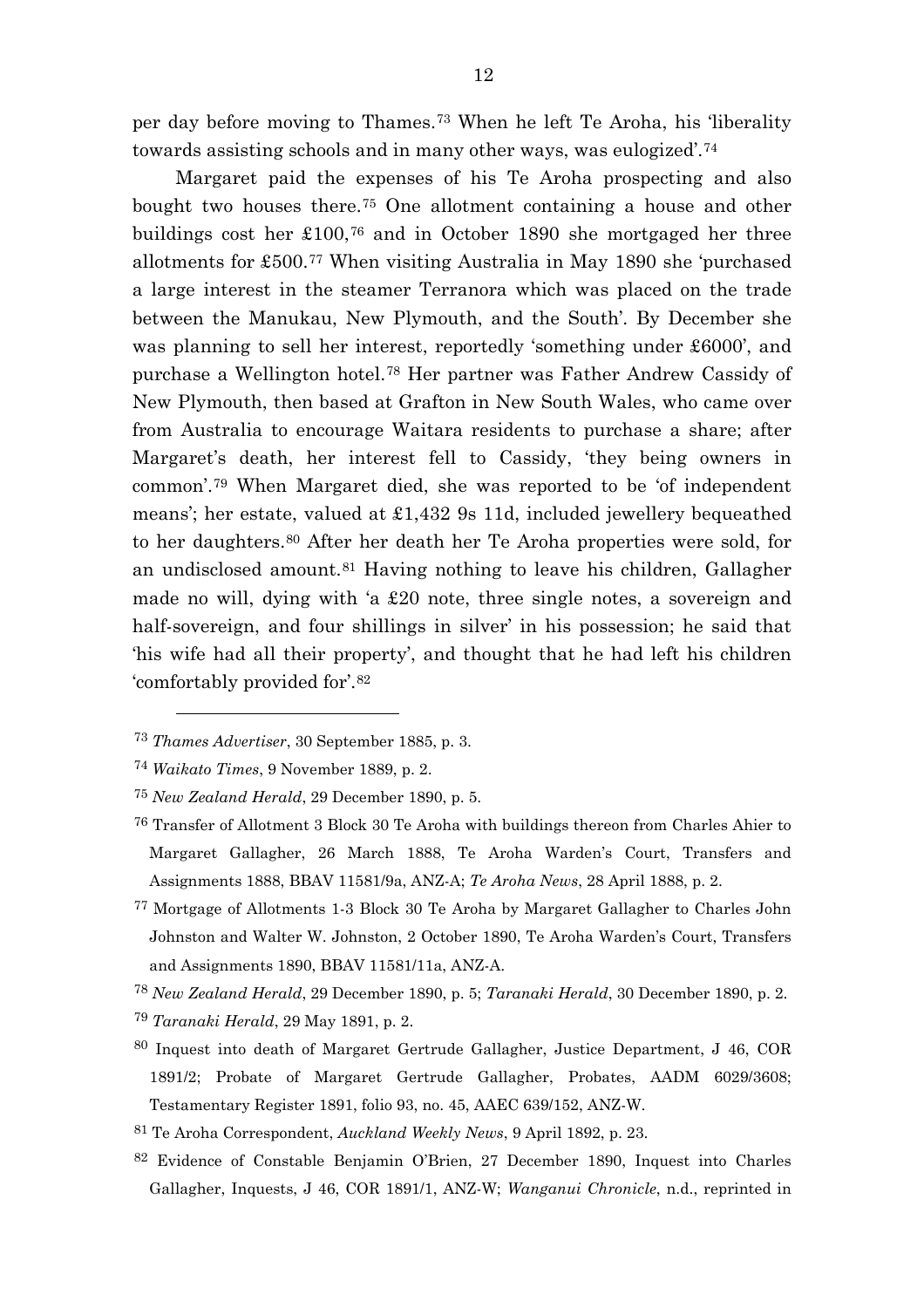### VIOLENCE AND DRINK

In July 1884, Gallagher was charged with assaulting Michael Conroy, a painter,[83](#page-13-0) in Thames. According to the magistrate's notes, Conway described meeting Gallagher in the street one night and being struck 'on the head 3 or 4 times' before Conroy 'got stick from him & knocked him down. He wounded my forehead bruised my shoulder and finger'. Conway, who claimed not to have spoken a word to him before being struck, denied giving any provocation, but under cross-examination agreed having been charged with assault six times previously. He had passed Gallagher and wished him 'good night', but 'did not say are you an Irishman or is your name Gallagher', and denied assaulting him 'because he gave his work to another man – I only spoke once to Gallagher before this occasion 3 weeks ago'. He had been struck 'without the slightest provocation'.<sup>[84](#page-13-1)</sup>

According to a press report, Conway said he had talked to Gallagher shortly before meeting him again, when Gallagher 'turned round and said, "You scoundrel," striking plaintiff several times on the head with a stick. Did not provoke him nor say a word to him. Witness took the stick away from defendant and knocked him down'. Under cross-examination he denied being 'fond of hammering people, though he had been before the Court half a dozen times for assault. Did not know he was called "Mick the bullock" because he was fond of rushing people', and denied having spoken to Gallagher about painting his house.<sup>[85](#page-13-2)</sup>

A witness who had not seen the start of the fight arrived to see Gallagher striking Conroy with a stick; 'Conroy caught hold of Def & pulled him down'. Gallagher 'struck Conroy more than once – Gallagher appeared to be keeping Conroy off with stick'. Gallagher then gave evidence:

Other side of Karaka Bridge 10.30 – I was passing Conroy sd You are man I want to see You are an Irishman named Gallagher –

*Taranaki Herald*, 29 December 1890, p. 2; *Patea County Press*, n.d., reprinted in *Taranaki Herald*, 7 January 1891, p. 2.

<span id="page-13-0"></span><sup>83</sup> See *Thames Advertiser*, 15 January 1880, p. 2, 7 September 1889, p. 2, 4 July 1896, p. 2, 28 February 1899, p. 3, 1 March 1899, p. 4.

<span id="page-13-1"></span><sup>84</sup> Thames Magistrate's Court, Magistrate's Notebook 1883-1885, entry for 11 July 1884, BACL 13830/1a, ANZ-A.

<span id="page-13-2"></span><sup>85</sup> Magistrate's Court, *Thames Star*, 11 July 1884, p. 2.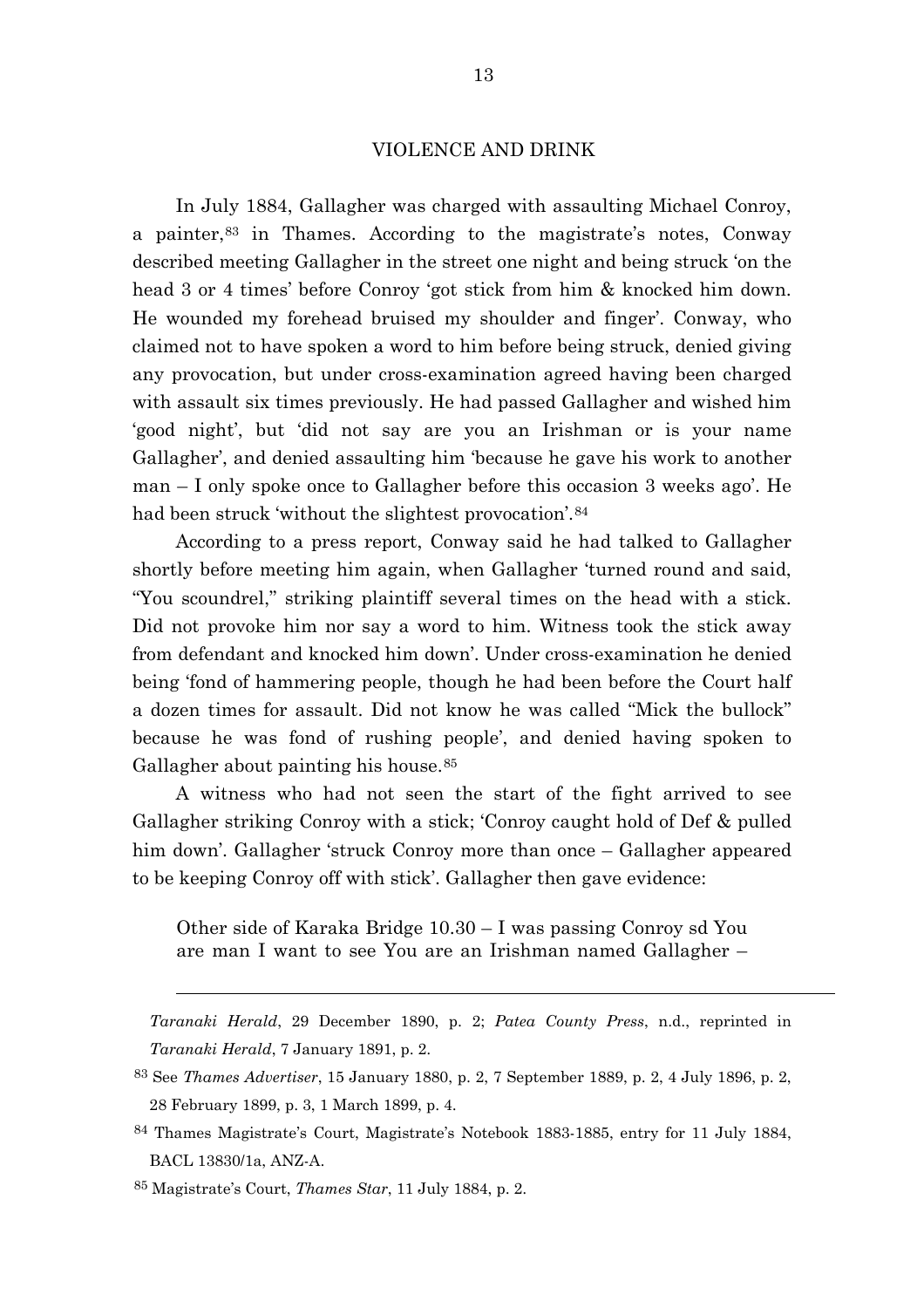You have let your work to Fricker an Englishman – he followed me up to May Street calling me names – I walked up May St one side of street Conroy followed up other side of street saying I am coming across to punch your head for you – I said if you do I will charge you nothing He came across & rushed me I kept him back with stick. He got me down  $\&$  rolled on top of me – A man came up  $&$  told us to stop it.<sup>[86](#page-14-0)</sup>

The magistrate dismissed the case because neither party could corroborate their stories.[87](#page-14-1)

Just over two years later, in Te Aroha in August 1886, Gallagher pleaded not guilty to a charge laid by Reuben Parr, a Waitoa farmer, [88](#page-14-2) of 'Assaulting complainant by striking him with his fist and pulling his whiskers'. Parr had been struck in the mouth for reasons not revealed in the press report. After witnesses 'substantiated the charge and proved the use of threatening language to defendant', Gallagher was fined 10s and costs; if not paid, he would be imprisoned for 14 days. He paid at once, and provided a surety of £25 and found two other sureties of £10 to guarantee that he would keep the peace for six months. Parr was then found guilty in 'another assault case arising out of the former one'.[89](#page-14-3)

After his death, it was reported that Gallagher 'was greatly addicted to drink',<sup>[90](#page-14-4)</sup> which might explain the second of these assaults.

# A JEALOUS HUSBAND

According to reports published after his death, Gallagher 'was unreasonably jealous, and this led to many painful scenes, for he frequently beat and ill-treated his wife without cause, and her married life was a miserable one'.[91](#page-14-5) This led to an unusual court case in December 1888 in New Plymouth, where Margaret was living with her children because of his

<span id="page-14-0"></span><sup>86</sup> Thames Magistrate's Court, Magistrate's Notebook 1883-1885, entry for 11 July 1884, BACL 13830/1a, ANZ-A.

<span id="page-14-1"></span><sup>87</sup> Magistrate's Court, *Thames Star*, 11 July 1884, p. 2.

<span id="page-14-2"></span><sup>88</sup> See Travelling Reporter, 'The Piako County', *Waikato Times*, 3 May 1881, p. 2; *Te Aroha News*, 30 December 1925, p. 1.

<span id="page-14-3"></span><sup>89</sup> Te Aroha Magistrate's Court, Criminal Record Book 1881-1896, 45/1886, BCDG 11220/1a, ANZ-A; Te Aroha Correspondent, *Waikato Times*, 2 September 1886, p. 2.

<span id="page-14-4"></span><sup>90</sup> *Auckland Weekly News*, 3 January 1891, p. 14.

<span id="page-14-5"></span><sup>91</sup> *Auckland Weekly News*, 3 January 1891, p. 14.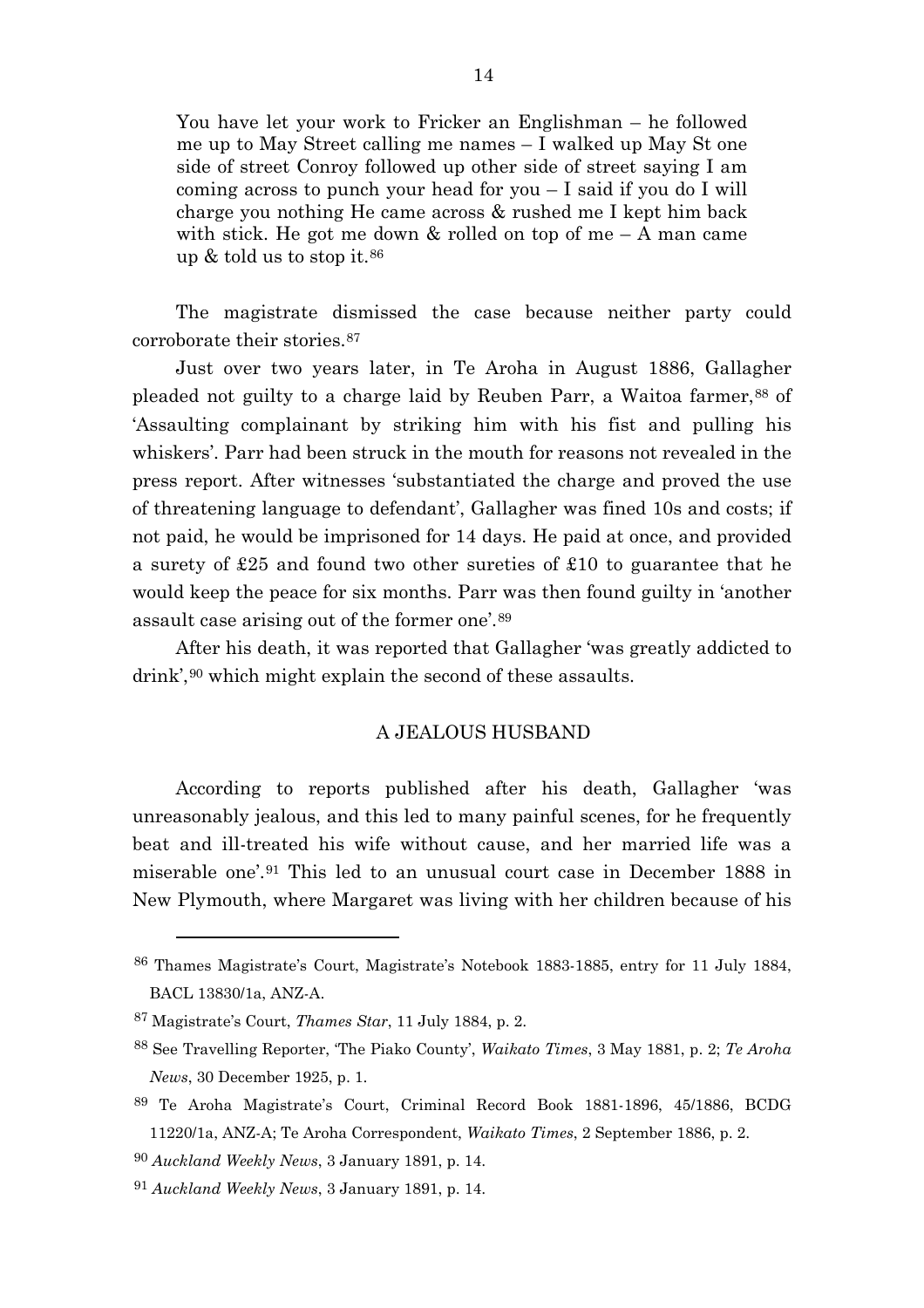behaviour.[92](#page-15-0) They had moved there together, but their relations had become 'so strained' that she charged him with threatening to shoot her.[93](#page-15-1) She deposed that he had said: 'I will blow your brains out; you won't be in it by then', meaning that she would not be alive by evening, and then tried to strike her. But for 'the interposition of others' he would have caused her 'bodily harm', and as because of this and other threats she was afraid he would 'do her some bodily injury' she wanted him to provide 'sufficient sureties to keep the peace'. After Gallagher, who was not represented by counsel, denied the allegation, Margaret gave evidence:

I have been married ten years and a-half to defendant, and have five children, who are now in the Convent. Three of the children have been in New Plymouth for some time. My husband and I have been residing in the Te Aroha district, and we came to New Plymouth on Wednesday, the 19th December. We brought the other two children with us. We went to stay at Father [Andrew] Cassidy's, St Joseph's parsonage. We stayed there till Christmas Eve. The two girls were at the Convent except two nights, when they remained at Father Cassidy's at their father's desire. My husband made some very unpleasant insinuations several times during the stay. In addition to myself and husband, the Rev. Fathers [Patrick] Costello, [Richard] O'Donnell, and Cassidy were also at the parsonage, as well as my three children and a woman servant. The Rev. Fathers and myself and husband had meals together, but sometimes my husband came in late. My husband has been constantly drinking. He says he can drink more than most men without it having any effect on him. At breakfast on Monday the Rev. Father O'Donnell said, "You have not been out since you came here, so will take you out for a drive." I said, "All right. I will take the little girl and go." My husband made a remark, "You are badly off for fresh air." I answered, "You are constantly in town, and don't want it." My husband did not make any objection to my going for a drive with Father O'Donnell. After writing a letter to a friend I went to my husband, who was standing with Fathers Cassidy and Costello in the garden, and said, "I am going now." My husband looked glum. Someone came in and said the buggy was ready. The buggy belongs to the Rev. Father Cassidy. It is called a single buggy. Rev. Father O'Donnell drove me to Waitara to see a lady friend of mine. We returned at twenty minutes to 2 o'clock in the afternoon. We left New Plymouth about eleven. We only stayed a few minutes at

<span id="page-15-0"></span><sup>92</sup> *Waikato Times*, 30 December 1890, p. 2.

<span id="page-15-1"></span><sup>93</sup> Police Court, *Taranaki Herald*, 27 December 1888, p. 3; *New Zealand Herald*, 29 December 1890, p. 5.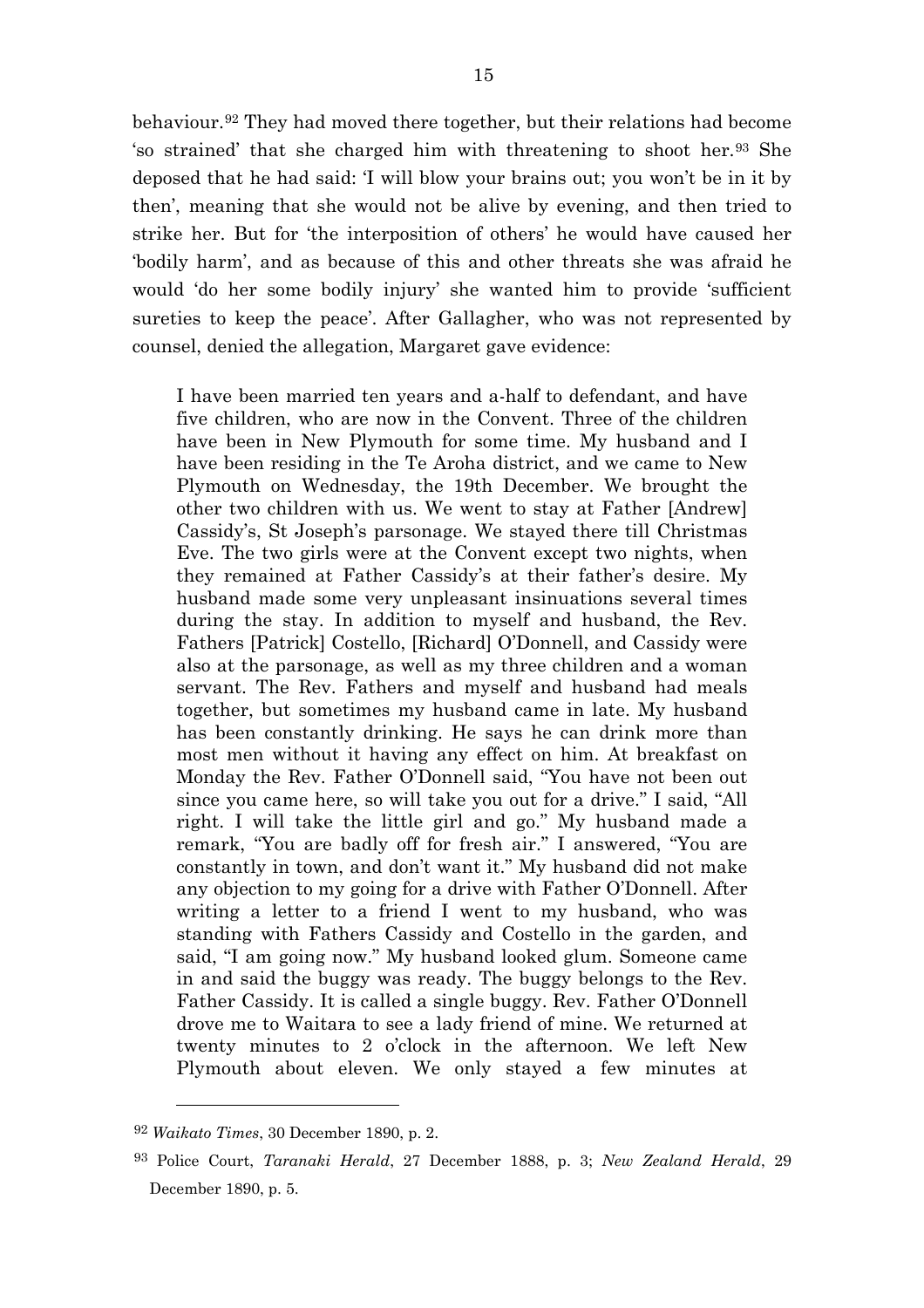Waitara, Rev. Father O'Donnell remaining in the buggy whilst I went and saw my friend. When we got back dinner was going on. Fathers Cassidy and Costello had finished their dinner and Rev. Father O'Donnell and I sat down to have ours. I saw nothing of my husband when I came in. After finishing dinner the servant brought me a cup of tea. Mr Gallagher came to the door and addressed me as follows: "Madam, I want you." I said, "I will come directly I have drunk my tea." I afterwards went into the bedroom. He had all the children in there with him. I heard him speaking to them but do not know what he said to them. When he came to the dining room door he turned to me and said roughly, "You had better get out of here." He raised his hand at the same time to strike me. I was sitting at the table, when Father O'Donnell, who was sitting near the door, stood up and prevented him striking me; saying that my husband should not strike me whilst he was there. Before that on the same morning between nine and ten I went into the bedroom where he was, and he was in a terrible rage, and said, "I will get away from this place as quickly as I can. I will shoot you." In fact, I do not know what he said. He said, "You are always bringing me into trouble. I will take your life. I promised to do it, and I will blow your brains out." On my oath I gave him no cause for this anger. The same day he used threats, such as "you won't be in existence then." He has hundreds of times threatened to kill me. He told me the day before that he got a revolver from a tobacconist, and he would blow out the brains of the four of us. His temper is uncontrollable. When my husband threatened to strike me Father O'Donnell crossed his arms, and said he should not strike her whilst he was there. My husband then struck Father O'Donnell, the latter having his arms folded. The blow was on the side of the face with his clenched fist. Father O'Donnell pushed my husband back, and said "not so fast," or something to that effect. I was frightened, and ran into my bedroom, and remained there with my five children. I was frightened of my life. He has pointed a loaded revolver. He threw a carving knife at me once, and it stuck in the table three inches. I have been subject to very frequent ill usage from him. I never gave any cause for anything a sane man could take notice of. I am in bodily fear of him.

The defendant was then told by the Resident Magistrate that he could cross-examine his wife, when a very wordy warfare took place between the two. Mrs Gallagher would persist in asking her husband questions instead of answering his. She said Father Cassidy, when he wrote to her, always addressed her as "Madam." Her husband had raised a revolver to her before she met Father Cassidy, at Te Aroha, and the servant had knocked him down with a broomstick. She had received ill usage from defendant over and over again. Before they left home he had threatened her life. She was not aware that her husband had ever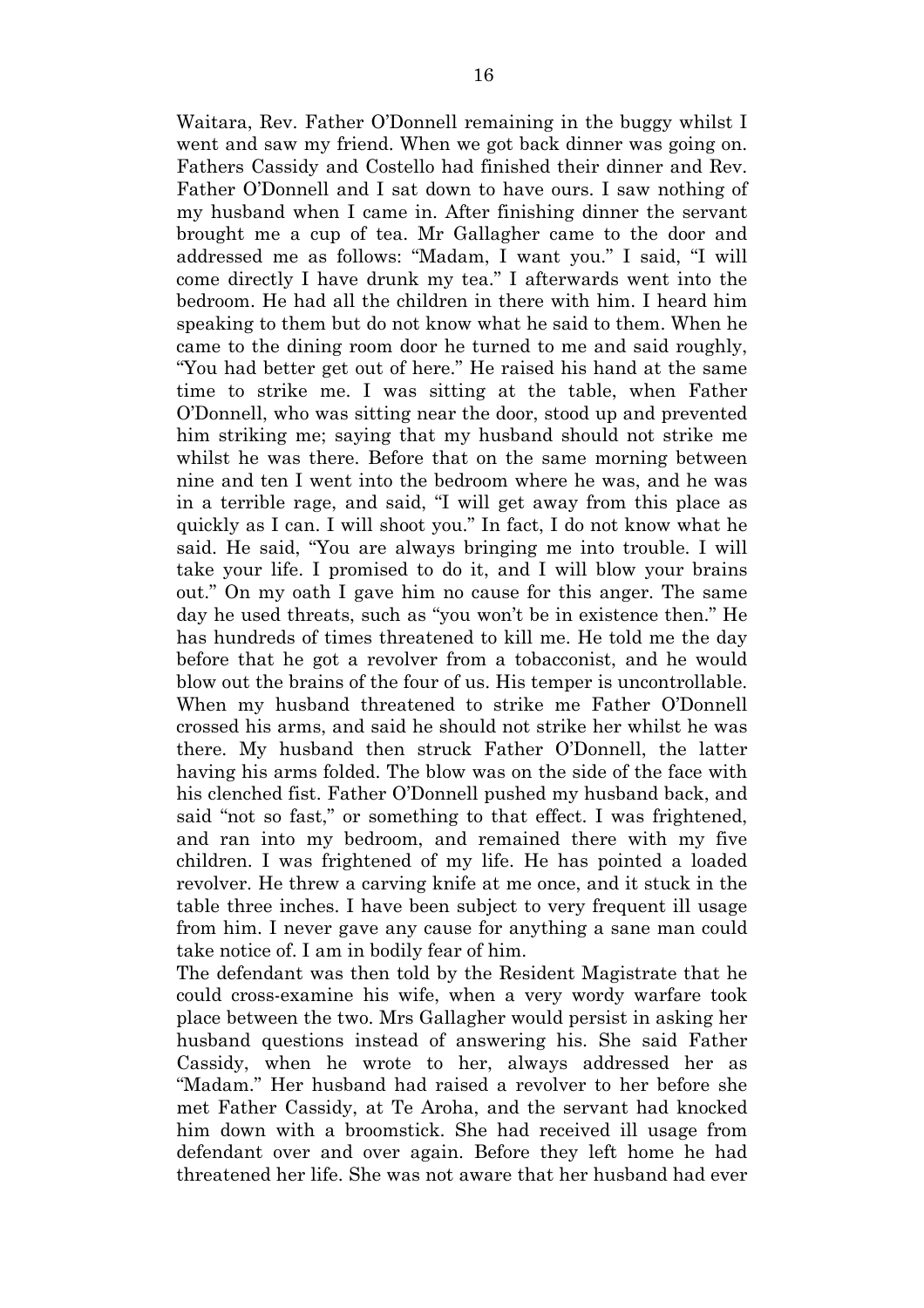told her not to go driving about with the priest. When she came on a visit to Father Cassidy before, her husband told her she could do as she pleased. When he sent for her to return she came back in the first steamer leaving belonging to the Union Company, as she was not going in a little one. She was ordered to go away for six months by the doctor. She did not think it the slightest harm to go out with Father O'Donnell. When her husband came to the door and said, "Madam, I want you," she did not go to him at once, as she did not consider she was to be a slave to him, or, like a little poodle dog, to go at his calling. Father Cassidy went into his study whilst they were having their dinner, and after that went into the garden. On Sunday night her husband was in a better temper than usual, also on Monday morning before breakfast. Her husband attended to her in coming down on board the steamer. Her husband had made all his property over to her. He did it for his own good.

In reply to her counsel's questions, she added that 'within three weeks after marriage her husband drew a razor on her. Met Father Cassidy the Christmas after her husband had pointed a pistol at her at Te Aroha', and told him 'the state they were living in, and Father Cassidy tried to make peace between them. She was then going to leave her husband but for Father Cassidy advising her, for her children's sake, not to leave them'. Cross-examined by Gallagher, she said: 'You drew the razor on my brother, who is a priest. I do not know who it was you drew it on. You abused the priests, and I would not let you'.[94](#page-17-0)

In the *Te Aroha News* account, published under the headline: 'Priest Versus Husband. An Exciting Fight. The New Plymouth Scandal', when Margaret said he had 'threatened to shoot me hundreds of times', Gallagher asked, 'Were you frightened of me?' Margaret responded: 'Was I frightened? I should think I was. He has pointed a loaded revolver at my head. He has beaten me till I could not see'. Asked by Gallagher whether 'the first row' they had that day was because Cassidy asked O'Donnell to take her for a drive and that he had objected, she replied:

No; I did not hear you object. Of course you are of a suspicious nature.

Defendant: Did I not say "I want five minutes' talk with you?" Witness: Yes; and I said I would come when I had finished my tea. I am not a little poodle dog that I should dance attendance on you.

<span id="page-17-0"></span><sup>94</sup> Police Court, *Taranaki Herald*, 28 December 1888, p. 3.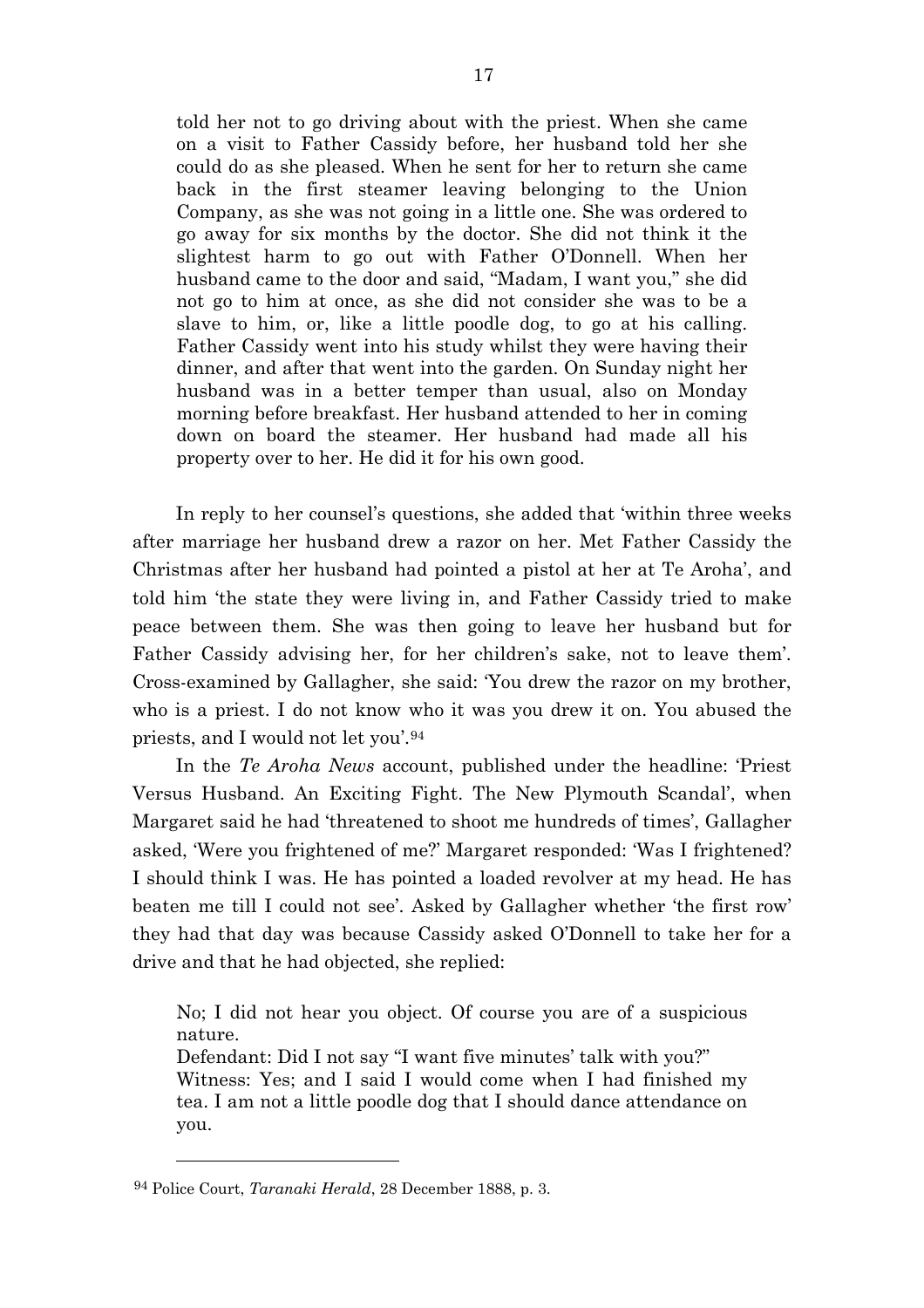Defendant: Were we not good friends on Monday morning before we got out of bed? Witness: Oh, yes; you said I was a love and all that was good. Defendant: On Friday morning did I not tell you that I did not want you to go out driving with Father O'Donnell? Witness: I don't remember. Defendant: Have I not settled all my property on you? Witness: Yes; settled everything on me; it was for your own good.[95](#page-18-0)

Father Richard O'Donnell gave evidence that when Gallagher and his wife visited him on 19 December 'they did not seem to be living very comfortably together. On the day before Christmas Day I asked Mrs Gallagher if she would go for a drive, as she had been in some days. She said she would. The husband did not appear to make any objection'. That afternoon, after dinner Gallagher 'told his wife to go to the bedroom. She said she would as soon as she had taken her tea. He then went to the bedroom and returned in a minute or two, and threatened to beat her', holding up a clenched fist. 'I thought he was going to strike her. I think so still. I often heard him threaten to strike her. I have heard him threaten to shoot the four of us'. After he stood up and warned Gallagher to desist, 'he then turned on me and told me that his boy had told him that Father Cassidy and I were laughing at him'. He described being struck on the jaw and his pushing Gallagher into the corridor; 'as he went back his head struck the doorway accidentally'. O'Donnell then pushed him 'into the parlor close by, I did this to get him away from his wife that he might not assault her. When I got him in the parlor I struck him. He was struggling with me; I lost my temper, and could not say whether he struck me or not'. Gallagher was struck several times, and when he tried to kick 'I bumped him on the floor. He cried for mercy, and said, "it was cowardly to hit a man when he was down," so I helped him to his feet. He then had a little blood on his face. I told him to promise not to attempt to assault his wife and me again whilst he was in the house', but Gallagher would not. 'After a few minutes he said that it were not for my coat he would strike me. I offered to take off my coat, but he took hold of me. Father Costello assisted him, and would not let me take it off'. Costello had not previously interfered apart from hoping 'I would give Gallagher a good thrashing. Then Gallagher said that one of us would not be able for him, and it took two. I said, "All right,"

<span id="page-18-0"></span><sup>95</sup> *Te Aroha News*, 2 January 1889, p. 5.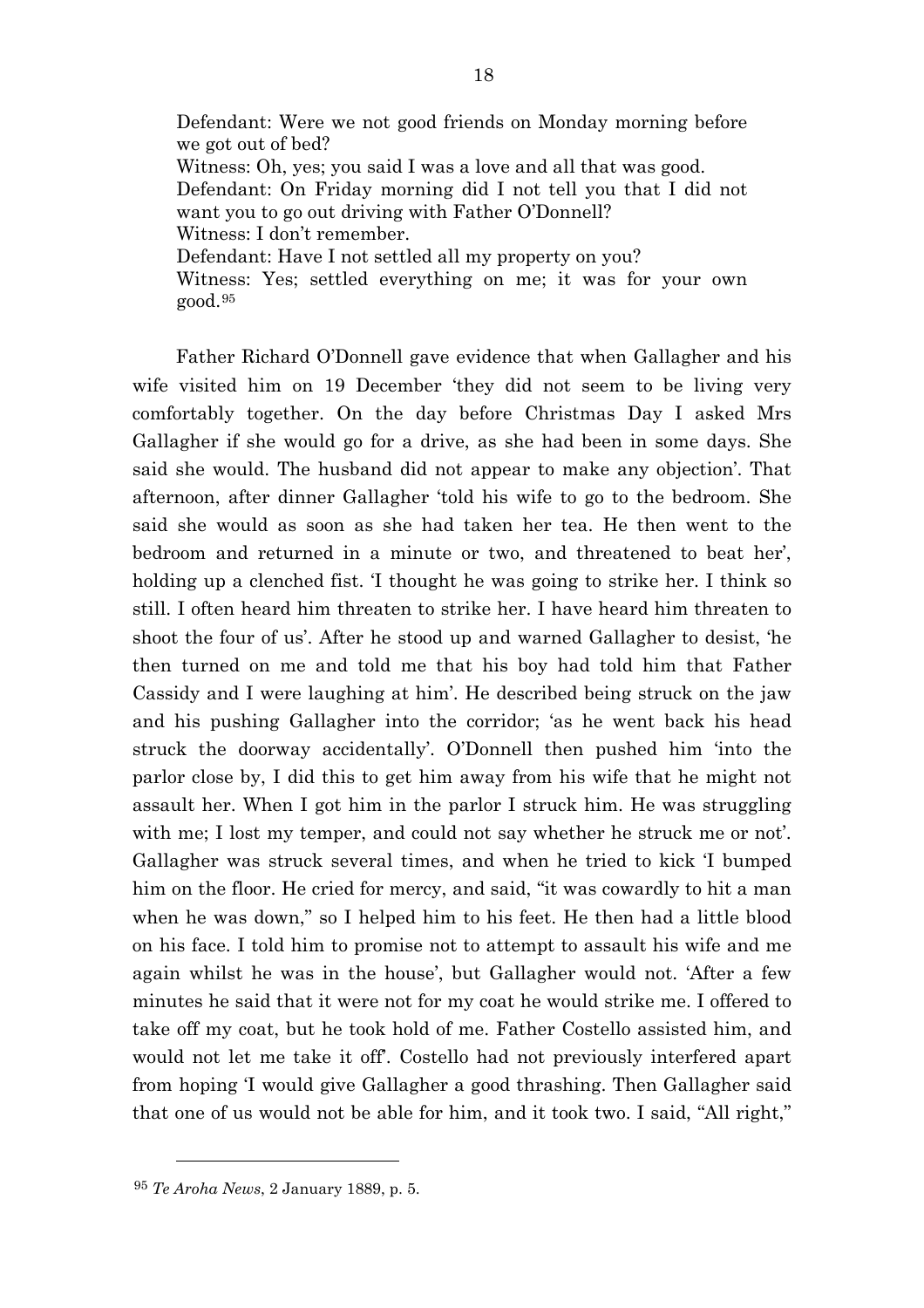and told him to be ready. He then put up his hands and shaped at me'. After being hit and knocking his head against the window, he took a fish bowl and tried to strike O'Donnell on the head with it, whereupon Costello 'held his arm, actively interfering with Gallagher for the first time. Then I put him down again on the floor, and held him on his back. I did not strike him, but bumped his head. He pulled my head down by my whiskers, and got hold of my forehead with his teeth. I put him on his feet again, and told him to wash his face, so that his children might not see him in that condition', but although Costello brought water and a towel he would not do so. 'I told Father Costello to send the children to the Convent. I then let him out, and he went to the bedroom and washed his face'. After going with her children to the convent Margaret remained there ever since. Cross-examined by Gallagher, O'Donnell repeated that Costello did not strike him but did urge O'Donnell to give him 'a good hammering'.

Father Patrick Costello confirmed the evidence of Gallagher's 'threatening manner' towards his wife and attempts to strike her, prevented by O'Donnell; he followed the fighting men into the sitting room, where O'Donnell 'appeared to be trying to quiet him' but Gallagher 'seemed to be struggling to get back to the room where Mrs Gallagher was'. He did not interfere 'except to tell Father O'Donnell to beat him if he would be good' and to grab Gallagher's arm when he raised the fish bowl, receiving 'part of the contents down my neck'.

I have previously heard Gallagher threaten his wife, also to shoot all four of us. I have never seen or heard of any conduct on the part of Mrs Gallagher to provoke Mr Gallagher's violent behaviour. By Mr Gallagher: I have heard you several times say you had

shot several priests before breakfast in Colorado.

By the Bench: Whenever I have seen Mr Gallagher he has appeared to be muddled,

a polite way of saying he was drunk. Gallagher then gave evidence, admitting he had sued threats. He claimed that despite his forbidding Margaret had twice gone for a drive with O'Donnell. On the second occasion 'I said I wanted to take the children to the breakwater, and she must go, too, with us. I did not threaten her on the occasion of the row. I have no fault to find with her, except that I thought she should come with me and the children, instead of going with the priests. All my talk about revolvers and shooting was not meant seriously'. The magistrate did take it seriously,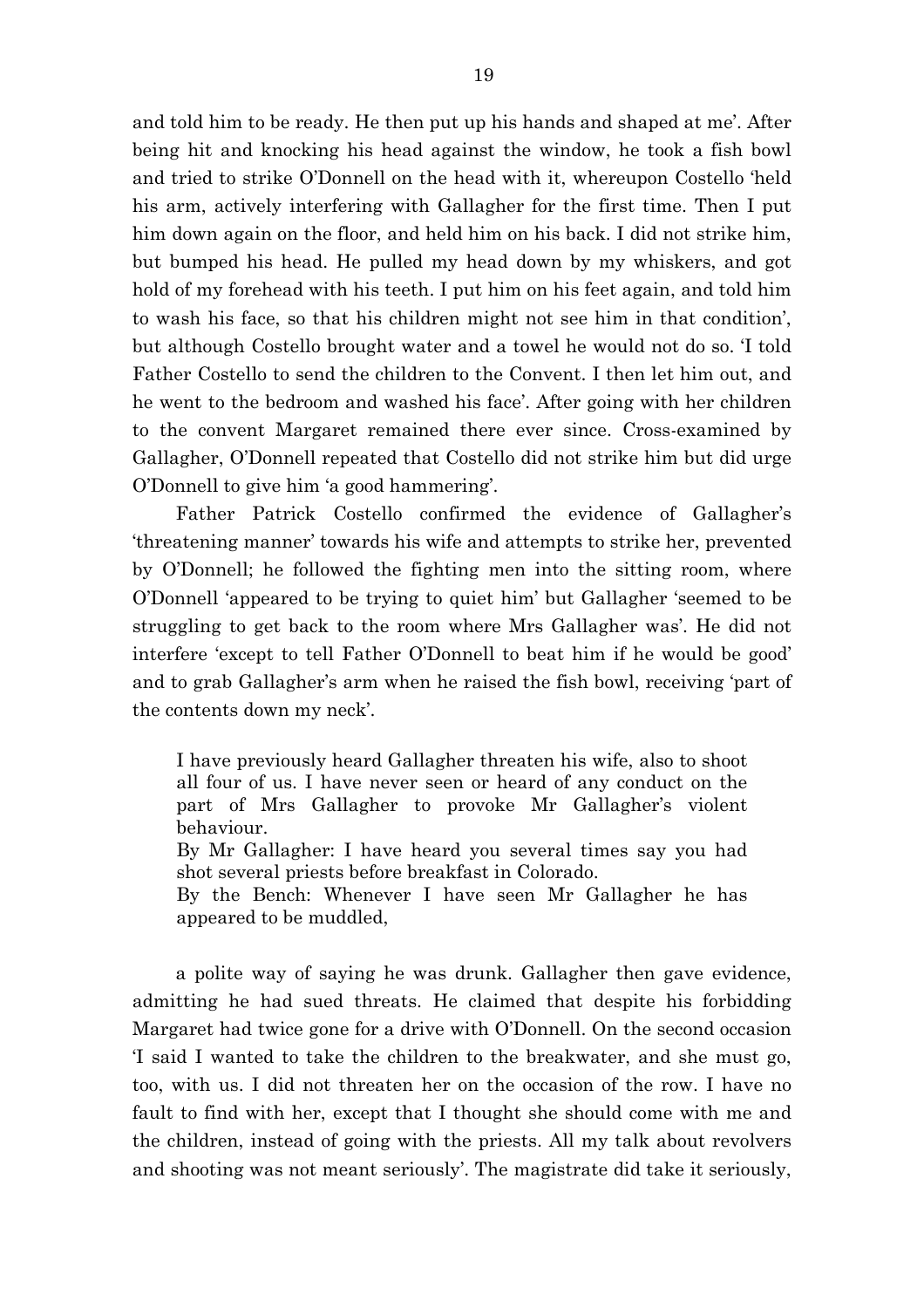requiring him to keep the peace for six months 'in two sureties of £100 each, and himself in £200'.[96](#page-20-0)

The *Te Aroha News* account included Costello saying he had known the Gallagher family in Auckland and Thames, and that although he had never seen Gallagher drunk, he had 'constantly appeared to be muddled'. Gallagher denied ever saying he would shoot her and that saying he had shot priests was 'only a joke'. 'I admit that I am hasty in temper. I was not drunk then. I don't remember anything about striking the priest. I have no lawyer here to help me, and I cannot state my case<sup>', [97](#page-20-1)</sup> According to one report he had been 'dreadfully beaten, and had his face much disfigured'.[98](#page-20-2)

An Auckland columnist thought Gallagher should 'consider himself exceptionally fortunate in being let off so easily'. The priests had been

placed in a most painful and embarrassing position; and, in pursuit of their plain duty, no doubt, felt it necessary to chastise Gallagher for his outrageous behaviour. Therefore, more in sorry than anger, they set upon him so effectually as to impart an entirely different expression to his features, which it would take a considerable amount of diluted arnica to restore to their normal state. As embodiments of muscular Christianity, those worthy fathers may take rank with the most pronounced shillelaghwielding priest of Sam Lever's stories. What, indeed, could be more calculated to challenge one's admiration and respect than the spectacle of Father Costello exhorting his brother priest to "wire-in" ['set-to with a will']<sup>[99](#page-20-3)</sup> and give particular fits to that recalcitrant son of Mother Church – the contumacious Gallagher. Let us hope the incident will prove a salutary lesson to that most unreasonable husband.[100](#page-20-4)

#### The *Observer* was more sympathetic:

What the dailies call "the New Plymouth scandal" has attracted a good deal of attention in Auckland, and indeed throughout the colony, and even some "good Catholics" of my acquaintance seem to think that priestly interference went too far when Father O'Donnell invited Mrs Gallagher to take a drive with him "to see

<span id="page-20-0"></span><sup>96</sup> Police Court, *Taranaki Herald*, 28 December 1888, p. 2.

<span id="page-20-1"></span><sup>97</sup> *Te Aroha News*, 2 January 1889, p. 2.

<span id="page-20-2"></span><sup>98</sup> *Waikato Times*, 29 December 1888, p. 2.

<span id="page-20-3"></span><sup>99</sup> Eric Partridge, *A Dictionary of Slang and Unconventional English*, 8 ed., ed. Paul Beale (London, 1984), p. 1344.

<span id="page-20-4"></span><sup>100</sup> 'Mercutio', 'Local Gossip', *Auckland Weekly News*, 12 January 1889, p. 7.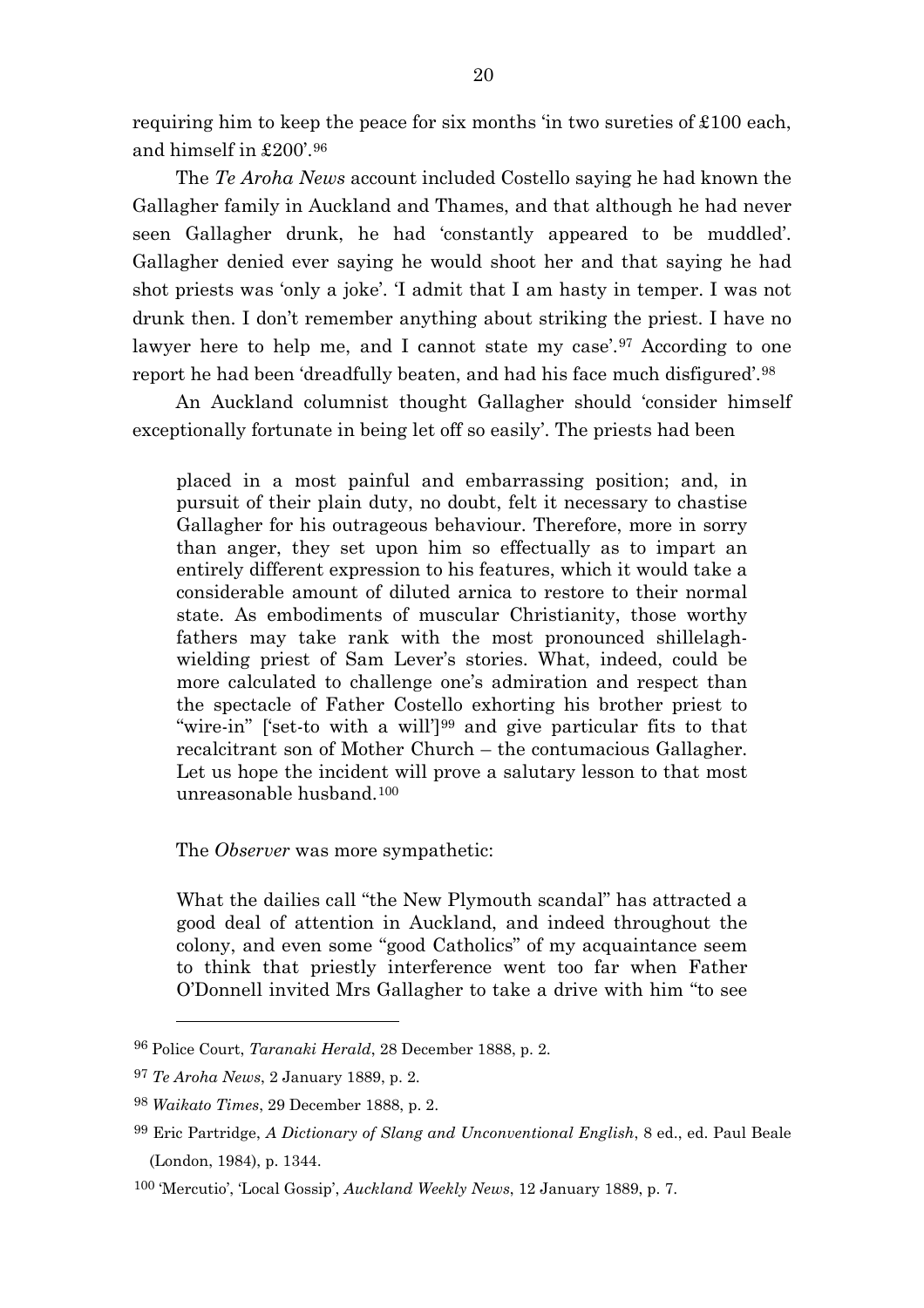a lady friend," and when the husband objected, as husbands will on these occasions, "gave him a few reminders" by bumping his head on the floor, and otherwise "punishing" him.

It considered Gallagher was perfectly justified in objecting to his wife driving out with a priest, thought his signing over all his fortune to her might have been a cause for his objection, and wondered what the bishop would do about the actions of his priests.

Gallagher may not be all Mrs G.'s fancy painted him before he led her to the "hymeneal altar," but his objection to his wife driving out with a priest was perfectly justifiable, and I fancy he has all the sympathy on his side. His objection to priestly attentions to his wife has cost him dear. He has had "a good hammering," was dreadfully beaten in fact and his face much disfigured, and he has been dragged into a police-court and bound over in heavy sureties to keep the peace! - What of the priests?[101](#page-21-0)

The implication of possible sexual impropriety was not pursued by other journalists, but it was later reported that Gallagher had accused Cassidy 'of being intimate with his wife'.[102](#page-21-1)

According to Julia Ellis, wife of Thomas, publican of the Commercial Hotel at Waverley, near Whanganui, where Margaret lived from 12 March 1889 onwards, Gallagher and his wife separated on that date because as 'he annoyed her in some way through being over fond of her' she refused to live with him. Their separation 'was caused through a visit to a Cousin of hers – He was jealous of her through his excessive love for her, jealous of man, woman or child looking at her'. She was 'a well behaved woman' and 'a good mother' who had left New Plymouth through 'dread of his violence' when he was drunk, telling her that 'he had threatened her life over and over again'.[103](#page-21-2)

Gallagher left Taranaki immediately after they separated, three days later being admitted to the Thames hospital suffering from insomnia; it

<span id="page-21-0"></span><sup>101</sup> *Observer*, 12 January 1889, p. 3.

<span id="page-21-1"></span><sup>102</sup> *Auckland Weekly News*, 3 January 1891, p. 14.

<span id="page-21-2"></span><sup>103</sup> Evidence of Julia Ellis, 27 December 1890, Inquest into death of Margaret Gertrude Gallagher, Inquests, Justice Department, J 46, COR 1891/2, ANZ-W; *Taranaki Herald*, 27 December 1890, p. 2, 31 December 1890, p. 2.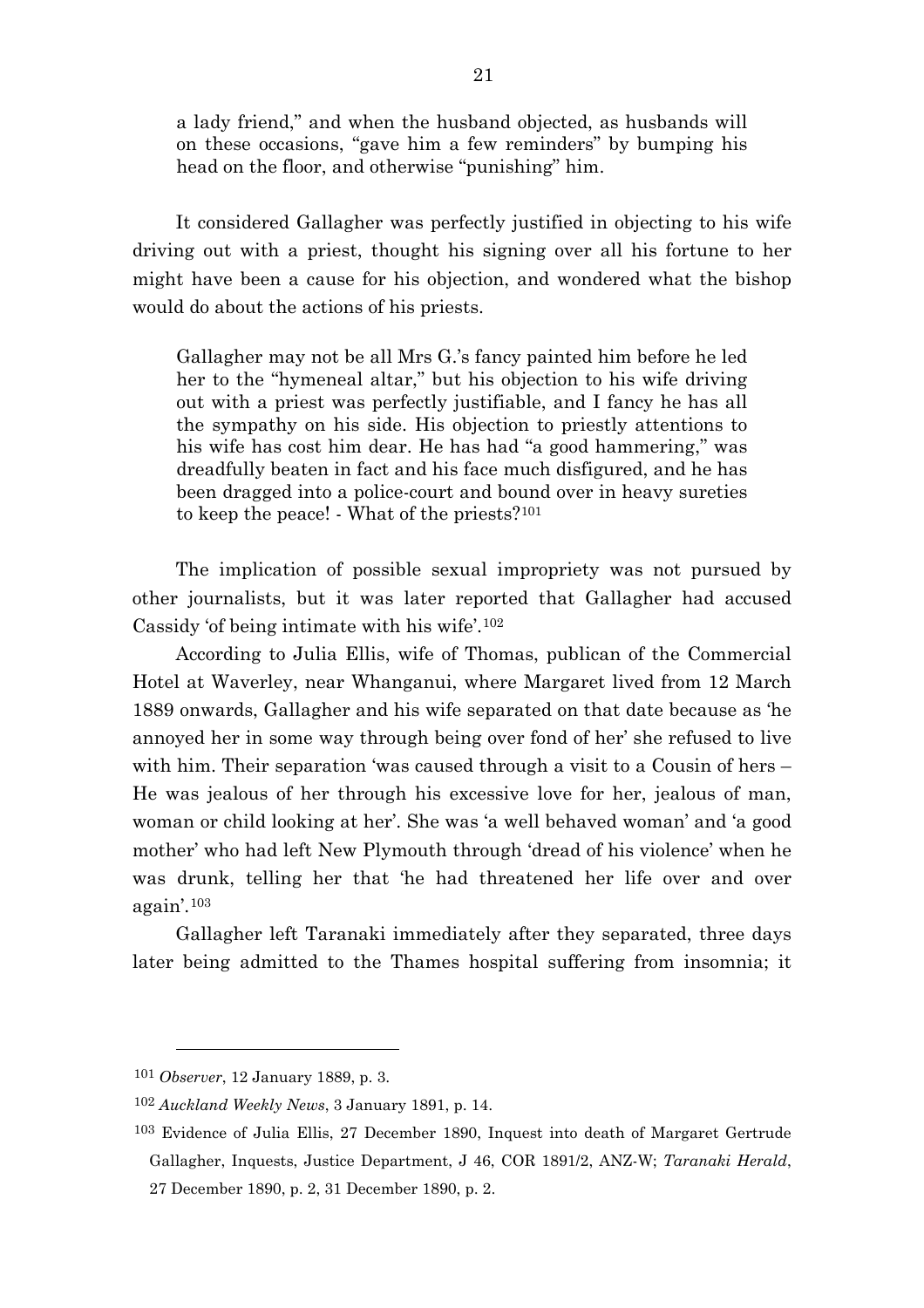took a month to cure him.[104](#page-22-0) After they parted, 'Gallagher wrote to his wife, but she did not answer him'. Margaret explained her separation to Julia Ellis by stating that 'when she was on a visit to her cousin at New Plymouth Gallagher got jealous of her, and got drunk, and she was annoyed with him for drinking, and left him'.[105](#page-22-1)

Whilst living at Waverley, Margaret 'went away occasionally to see her children and once to see her brother', George Walker, headmaster at Lane's Creek, Rockhampton, Queensland, for a few months in 1889.[106](#page-22-2) She left her eldest son, another Charles, with him; her daughters were placed in the St Joseph's Convent School in Wellington.[107](#page-22-3) The two youngest boys lived with her. Not till 24 October 1889 did Gallagher rejoin her because he wanted 'to see his children'.[108](#page-22-4) Just before he rejoined her, Margaret informed James Craig (of the Star Hotel in Auckland, and for years their agent) that she 'feared' to purchase a Wellington hotel 'lest, as she said, her husband should come and torment her'.[109](#page-22-5) 'They corresponded during the time of separation', and when they met again were 'very affable' and were seen 'riding driving & singing never apart'. Gallagher went away only once after they were reunited and wrote to her during his absence; as 'they appeared alright', their friends 'were hopeful that the couple would live amicably'.[110](#page-22-6)

During the nearly two years that Margaret lived in Thomas Ellis' hotel, Gallagher visited her three times, including this October visit. Ellis did not think they met when Gallagher first visited, a few days after Margaret moved there; he did not know why not. Gallagher's second visit

<span id="page-22-0"></span><sup>104</sup> Thames Hospital Board, Register of Patients 1884-1901, folio 29, entry for 15 March 1889, YCAH 14074/1a, ANZ-A.

<span id="page-22-1"></span><sup>105</sup> *Taranki Herald*, 31 December 1890, p. 2.

<span id="page-22-2"></span><sup>106</sup> Evidence of Julia Ellis, 27 December 1890, Inquest into death of Margaret Gertrude Gallagher, Inquests, Justice Department, J 46, COR 1891/2, ANZ-W; *Taranaki Herald*, 27 December 1890, p. 2.

<span id="page-22-3"></span><sup>107</sup> *New Zealand Herald*, 29 December 1890, p. 5.

<span id="page-22-4"></span><sup>108</sup> Evidence of Julia Ellis, 27 December 1890, Inquest into death of Margaret Gertrude Gallagher, Inquests, Justice Department, J 46, COR 1891/2, ANZ-W; *New Zealand Herald*, 29 December 1890, p. 5.

<span id="page-22-5"></span><sup>109</sup> *New Zealand Herald*, 29 December 1890, p. 5.

<span id="page-22-6"></span><sup>110</sup> Evidence of Julia Ellis, 27 December 1890, Inquest into death of Margaret Gertrude Gallagher, Inquests, Justice Department, J 46, COR 1891/2, ANZ-W; *Thames Star*, 27 December 1890, p. 2.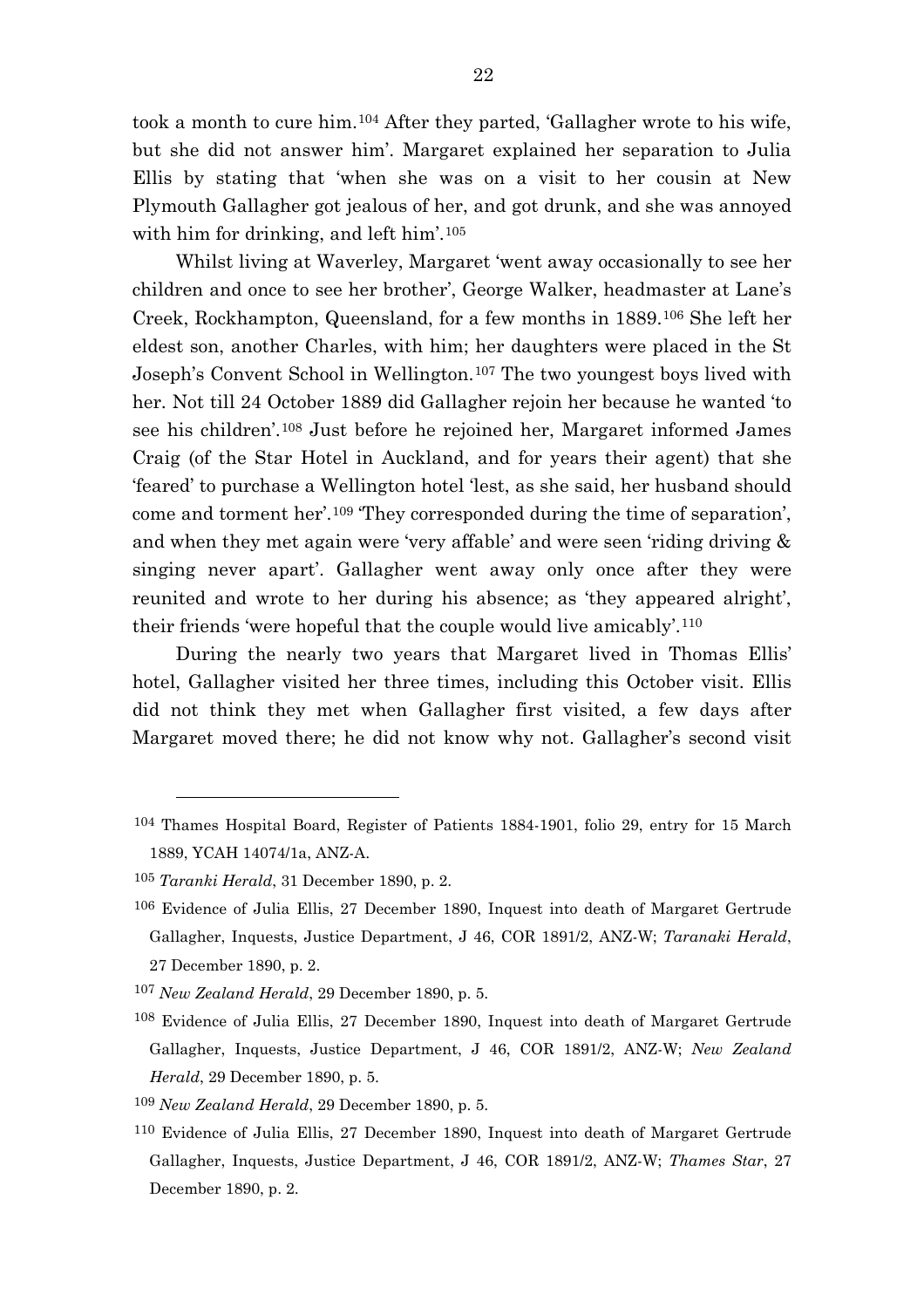was when Margaret was in Australia.<sup>[111](#page-23-0)</sup> Julia recalled his staying for three days on one of the earlier occasions.[112](#page-23-1) Thomas Ellis recalled that they lived together after October 'as a loving husband and wife', in 'perfect harmony'.<sup>[113](#page-23-2)</sup> It was likely that conjugal relations had ceased before they separated, for they had no further children after their youngest child was born in 1885.[114](#page-23-3)

## CHRISTMAS DAY 1890

A few weeks before Christmas 1890 Gallagher returned from Puhipuhi to be with his family. It was believed they had become 'reconciled a few months' previously, and reportedly were 'living together very happily', just 'as a loving husband and wife should do'.[115](#page-23-4) Julia Ellis recalled them being 'very affable towards each other' when reunited, passing their time 'riding, driving, walking, singing, etc, and were never apart scarcely', Gallagher being sober for the entire time.[116](#page-23-5) On Christmas Eve, Thomas Ellis saw 'nothing strange' in his 'appearance or conduct'.[117](#page-23-6) He was playing euchre with some friends, and 'complained of not feeling very well, he remarked that this was the first Christmas at Waverley and it might be the last. I understood they were looking out for some business', and thought Gallagher meant 'that he expected to settle somewhere else'.[118](#page-23-7)

- <span id="page-23-3"></span>114 Birth Certificate of Desmond Boniface Gallagher, 14 May 1885, 1885/5642; Death Certificate of Margaret Gertrude Gallagher, 25 December 1890, 1891/1100, BDM.
- <span id="page-23-4"></span><sup>115</sup> *Taranaki Herald*, 27 December 1890, p. 2, 30 December 1890, p. 2, 31 December 1890, p. 2.
- <span id="page-23-5"></span><sup>116</sup> *Taranaki Herald*, 31 December 1890, p. 2.

- <span id="page-23-6"></span>117 Evidence of Thomas Ellis, 27 December 1890, Inquest into death of Margaret Gertrude Gallagher, Inquests, Justice Department, J 46, COR 1891/2, ANZ-W.
- <span id="page-23-7"></span>118 Evidence of Thomas Ellis, 27 December 1890, Inquest into death of Charles Gallagher, Inquests, Justice Department, J 46, COR 1891/1, ANZ-W.

<span id="page-23-0"></span><sup>111</sup> Evidence of Thomas Ellis, 27 December 1890, Inquest into death of Margaret Gertrude Gallagher, Inquests, Justice Department, J 46, COR 1891/2, ANZ-W.

<span id="page-23-1"></span><sup>112</sup> Evidence of Julia Ellis, 27 December 1890, Inquest into death of Charles Gallagher, Inquests, Justice Department, J 46, COR 1891/2, ANZ-W.

<span id="page-23-2"></span><sup>113</sup> Evidence of Thomas Ellis, 27 December 1890, Inquest into death of Margaret Gertrude Gallagher, Inquests, Justice Department, J 46, COR 1891/2; Evidence of Thomas Ellis, 27 December 1890, Inquest into death of Charles Gallagher, Inquests, Justice Department, J 46, COR 1891/1, ANZ-W.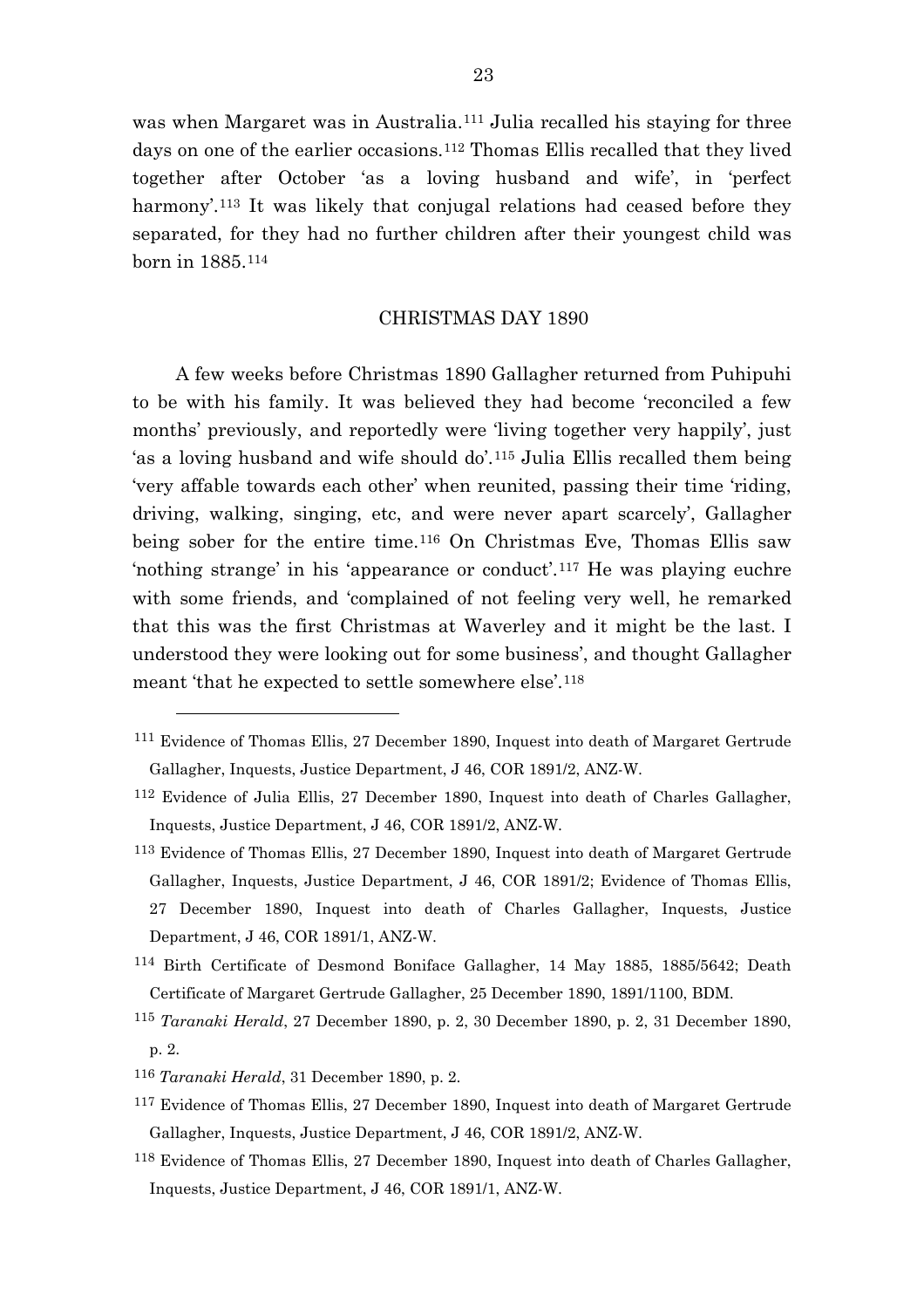On Christmas morning, according to Julia Ellis, Gallagher and his wife 'appeared alright, and went to Church together'. He returned with Julia while Margaret 'stayed in Church to finish some singing with the Children – I noticed no strangeness about him, only he had a bad cold'. By the time Margaret returned with the children, he had gone upstairs to his bedroom; he was 'quite sober', having been in that state throughout his stay. 'There was nothing in the demeanour of either to suggest that what happened would happen'.<sup>[119](#page-24-0)</sup> What happened, at about noon, was described by Agnes Ellis, her daughter, who was working upstairs:

I heard a noise upstairs about that time I did not know what it was  $-$  I was along the other passage at the time  $-$  At first I thought the noise was down stairs there was a second noise and screaming, I still thought it was down stairs, I was coming down stairs, when I heard the screaming in the direction of the deceased's room – I went to the end of the passage in the neighborhood of deceased's room when I saw smoke coming out of the room Mrs Gallagher was in, and I saw Mr Gallagher run from the room which she was in to the one adjoining – I could not see anything in his hands for the smoke, he was screaming and saying die.

In another version, he said 'dying'; 'she did not hear any female scream'. While her parents investigated the commotion, Agnes went to fetch the police.[120](#page-24-1) Her father described coming out of his bathroom to hear Gallagher 'calling out she is dead, she is dead'. With his wife, he entered Margaret's room to find her 'sitting on the bed leaning against the wall her feet were on the bed, she was quite dead'. Seeing a hole in her dress at the top of the right breast, 'my first impression was that she had shot herself', but later realized that this was 'impossible'.[121](#page-24-2) What the coroner was not told, but some newspapers reported, was that, when found dead on her bed, Margaret had 'one of her children clinging to her, bedabbled in blood'.<sup>[122](#page-24-3)</sup>

<span id="page-24-0"></span><sup>119</sup> Evidence of Julia Ellis, 27 December 1890, Inquest into death of Margaret Gertrude Gallagher, Inquests, Justice Department, J 46, COR 1891/2, ANZ-W.

<span id="page-24-1"></span><sup>120</sup> Evidence of Agnes Ellis, 27 December 1890, Inquest into death of Margaret Gertrude Gallagher, Inquests, Justice Department, J 46, COR 1891/2, ANZ-W; *Taranaki Herald*, 31 December 1890, p. 2.

<span id="page-24-2"></span><sup>&</sup>lt;sup>121</sup> Evidence of Thomas Ellis, 27 December 1890, Inquest into death of Margaret Gertrude Gallagher, Inquests, Justice Department, J 46, COR 1891/2, ANZ-W.

<span id="page-24-3"></span><sup>122</sup> *Thames Star*, 27 December 1890, p. 2; *Auckland Weekly News*, 3 January 1891, p. 14.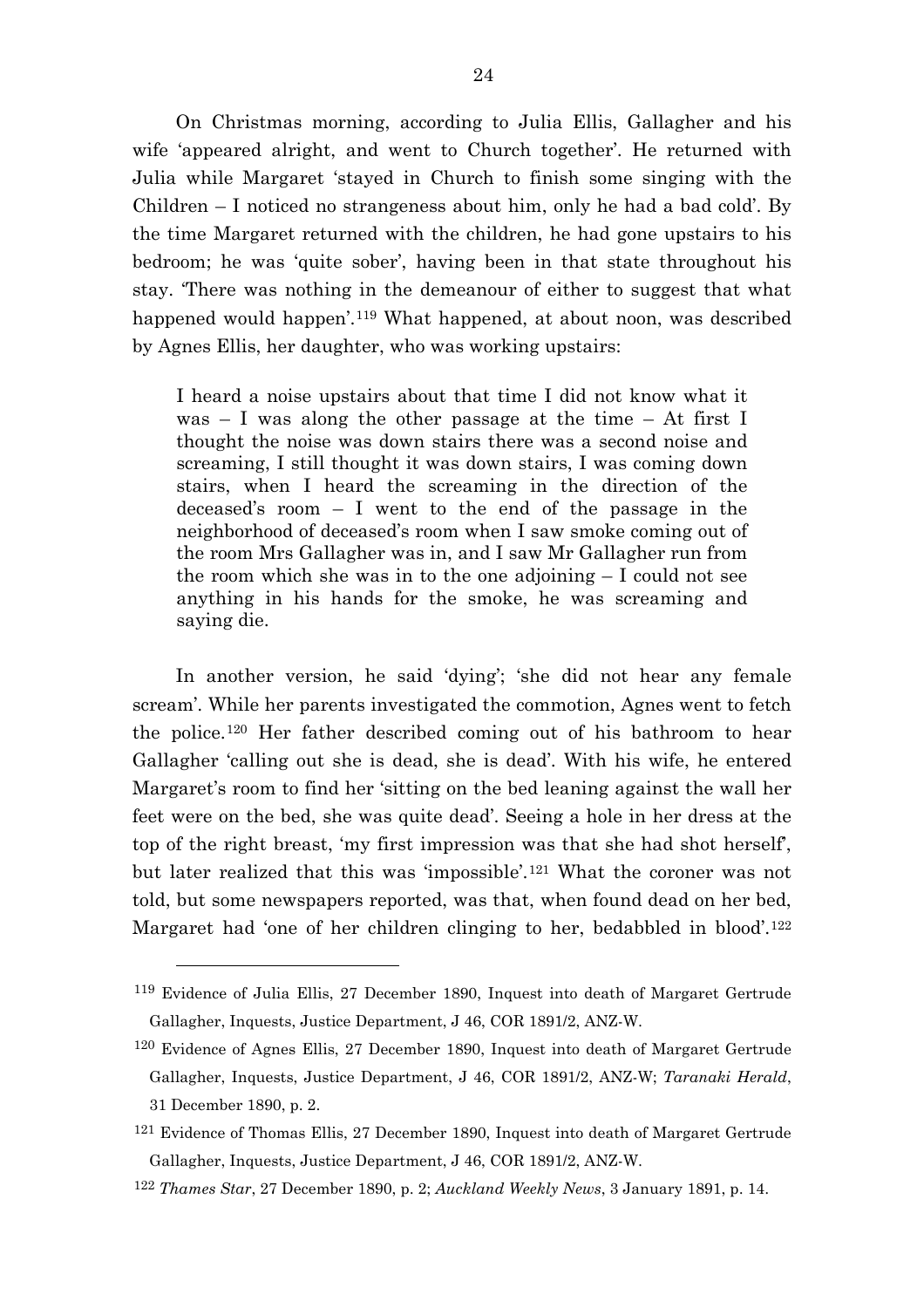However, a later press report stated that 'none of the children saw their parents after the tragedy'.[123](#page-25-0)

Gallagher had locked himself into the adjoining room, and when the door was forced by Constable Benjamin O'Brien and others they found him lying on the floor, shot by his own gun.[124](#page-25-1) Gallagher said, 'Let me die let me die'. Ellis did not think Gallagher's shrieks that 'she is dead, she is dead' were those 'of a sane man, but that of a madman'.[125](#page-25-2)

Doctor Money's post mortem revealed that Margaret had been shot 'at the root of the right neck'; one pellet had reached the heart, and death from haemorrhage and shock 'must have been instantaneous'. She was shot 'from the side and above  $-I$  feel certain she had no warning'.<sup>[126](#page-25-3)</sup> Gallagher used 'a double-barrelled fowling piece, which he always carried with him, but unknown to the proprietor of the hotel'.[127](#page-25-4) After Margaret collapsed, dead, across the bed, Gallagher immediately

fired the remaining barrel at himself, but the charge missed him and went into the ceiling of the room. He instantly ran back to the room where he had taken the gun from, locked himself in, reloaded the piece, and fired two charges into his own body. The first charge took effect in the ribs under the left arm, and the second one wounded him lower down, and drove his watch into his entrails.

After examining him, the doctor 'gave no hopes of his recovering', and a priest was sent for.[128](#page-25-5)

Agnes Ellis thought Gallagher was 'very excited' when he rushed into the adjacent room 'like a madman'. She heard him shoot himself and 'scream out die but he said something before it but I cannot say what it was

<span id="page-25-0"></span><sup>123</sup> *Thames Star*, 29 December 1890, p. 2.

<span id="page-25-1"></span><sup>124</sup> Evidence of Thomas Ellis, 27 December 1890, Inquest into death of Margaret Gertrude Gallagher, Inquests, Justice Department, J 46, COR 1891/2, ANZ-W.

<span id="page-25-2"></span><sup>125</sup> Evidence of Thomas Ellis, 27 December 1890, Inquest into death of Charles Gallagher, Inquests, Justice Department, J 46, COR 1891/1, ANZ-W.

<span id="page-25-3"></span><sup>126</sup> Evidence of Dr Percy Frederick Money, 27 December 1890, Inquest into death of Margaret Gertrude Gallagher, Inquests, Justice Department, J 46, COR 1891/2, ANZ-W.

<span id="page-25-4"></span><sup>127</sup> Evidence of Constable Benjamin O'Brien, 27 December 1890, Inquest into death of Margaret Gertrude Gallagher, Inquests, Justice Department, J 46, COR 1891/2, ANZ-W; *Thames Star*, 29 December 1890, p. 2.

<span id="page-25-5"></span><sup>128</sup> *Taranaki Herald*, 27 December 1890, p. 2.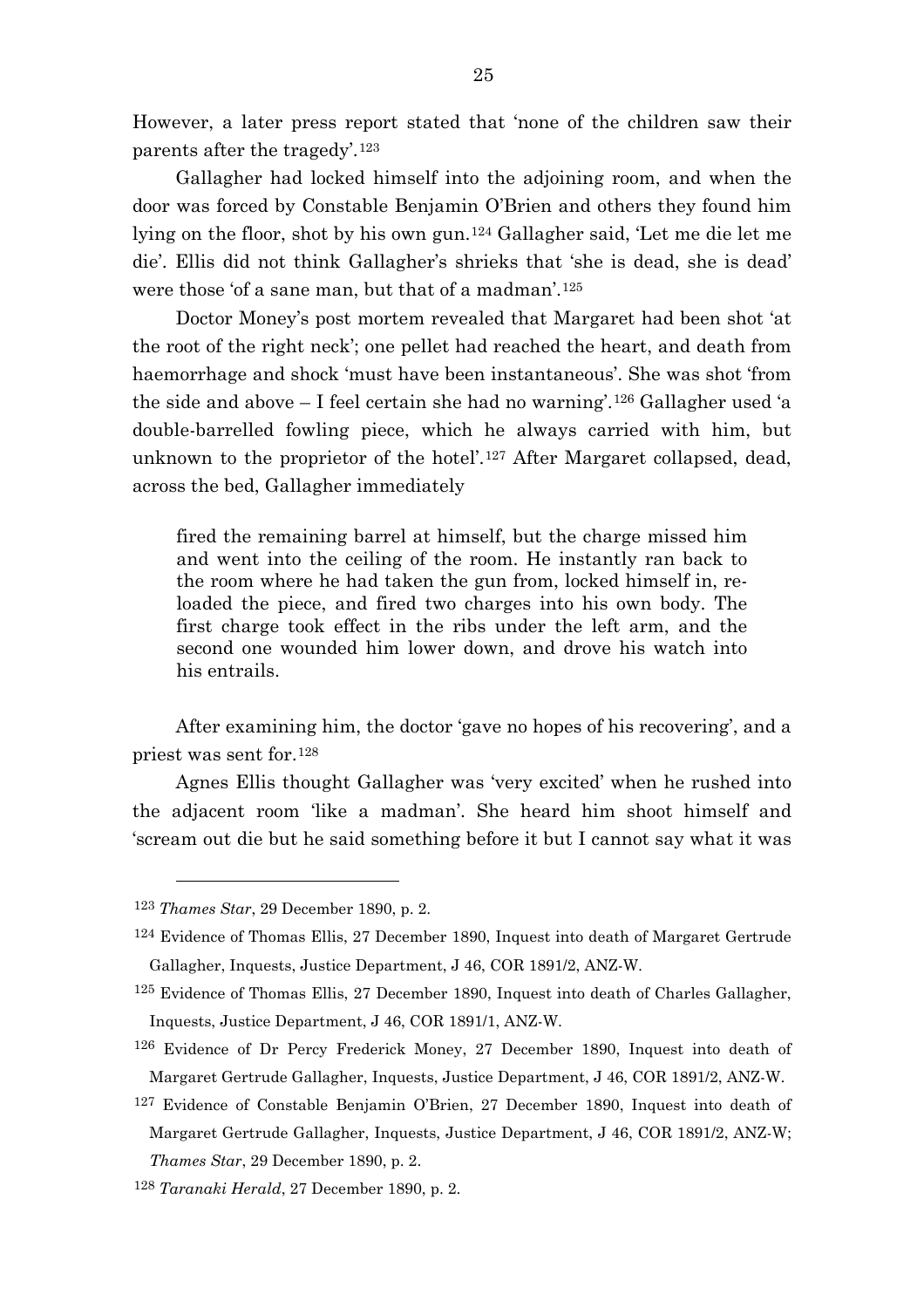I was too frightened'.[129](#page-26-0) The doctor found 'two wounds one trivial and the other distinctly a gun shot wound, I saw at once that this must be fatal eventually', and told Gallagher of his fate. Gallagher, who took about five hours to die, said 'he was sorry that he had not blown his head off. He tried to reach his heart but the gun was too long, he then shot himself through the bowels'. He was fully conscious when questioned, and 'absolutely sober'. The postmortem revealed that the lesser wound 'would have caused a long illness but no danger', whereas the major wound caused death through shock.[130](#page-26-1)

Thomas Ellis heard Gallagher 'shriek, "She's dead – she's dead," at the top of his voice'. He described the shrieks as 'most inhuman – the shrieks of a madman'.[131](#page-26-2) When asked if he knew his wife 'was dead – he said yes…. I asked him why he had shot her  $-1$  think he was unable to answer  $-$  you could only get a word at a time he would answer by a shake of the head…. He never acknowledged to me that he had shot her'.[132](#page-26-3) Gallagher did admit the shooting to the doctor: 'I was exceedingly fond of her and she would not live with me. It has been on my mind to do it for the last three years'.[133](#page-26-4) A newspaper version of his statement to the doctor was: 'I know what I have done – I've murdered my wife, and I meant to do it; I loved her too deeply, but she did not reciprocate. Do not try to save me but kill me outright'. This version had him dying 'apparently penitent'.[134](#page-26-5) James Craig, the Gallagher's Auckland agent, after hearing the news declared he now had 'little doubt' that Gallagher 'contemplated the murder of his wife' when he left Auckland to rejoin her.<sup>[135](#page-26-6)</sup> At the inquest into Margaret's death, Money gave additional details, starting with Gallagher's own explanation:

<span id="page-26-0"></span><sup>129</sup> Evidence of Agnes Ellis, 27 December 1890, Inquest into death of Charles Gallagher, Inquests, Justice Department, J 46, COR 1891/1, ANZ-W.

<span id="page-26-1"></span><sup>130</sup> Evidence of Dr Percy Frederick Money, 27 December 1890, Inquest into death of Charles Gallagher, Inquests, Justice Department, J 46, COR 1891/1, ANZ-W.

<span id="page-26-2"></span><sup>131</sup> *Patea County Press*, n.d., reprinted in *Taranaki Herald*, 7 January 1891, p. 2.

<span id="page-26-3"></span><sup>132</sup> Evidence of Thomas Ellis, 27 December 1890, Inquest into death of Margaret Gertrude Gallagher, Inquests, Justice Department, J 46, COR 1891/2, ANZ-W.

<span id="page-26-4"></span><sup>133</sup> Evidence of Dr Percy Frederick Money, 27 December 1890, Inquest into death of Charles Gallagher, Inquests, Justice Department, J 46, COR 1891/1, ANZ-W.

<span id="page-26-5"></span><sup>134</sup> *Wanganui Chronicle*, n.d., reprinted in *Taranaki Herald*, 29 December 1890, p. 2.

<span id="page-26-6"></span><sup>135</sup> *Auckland Weekly News*, 3 January 1891, p. 14.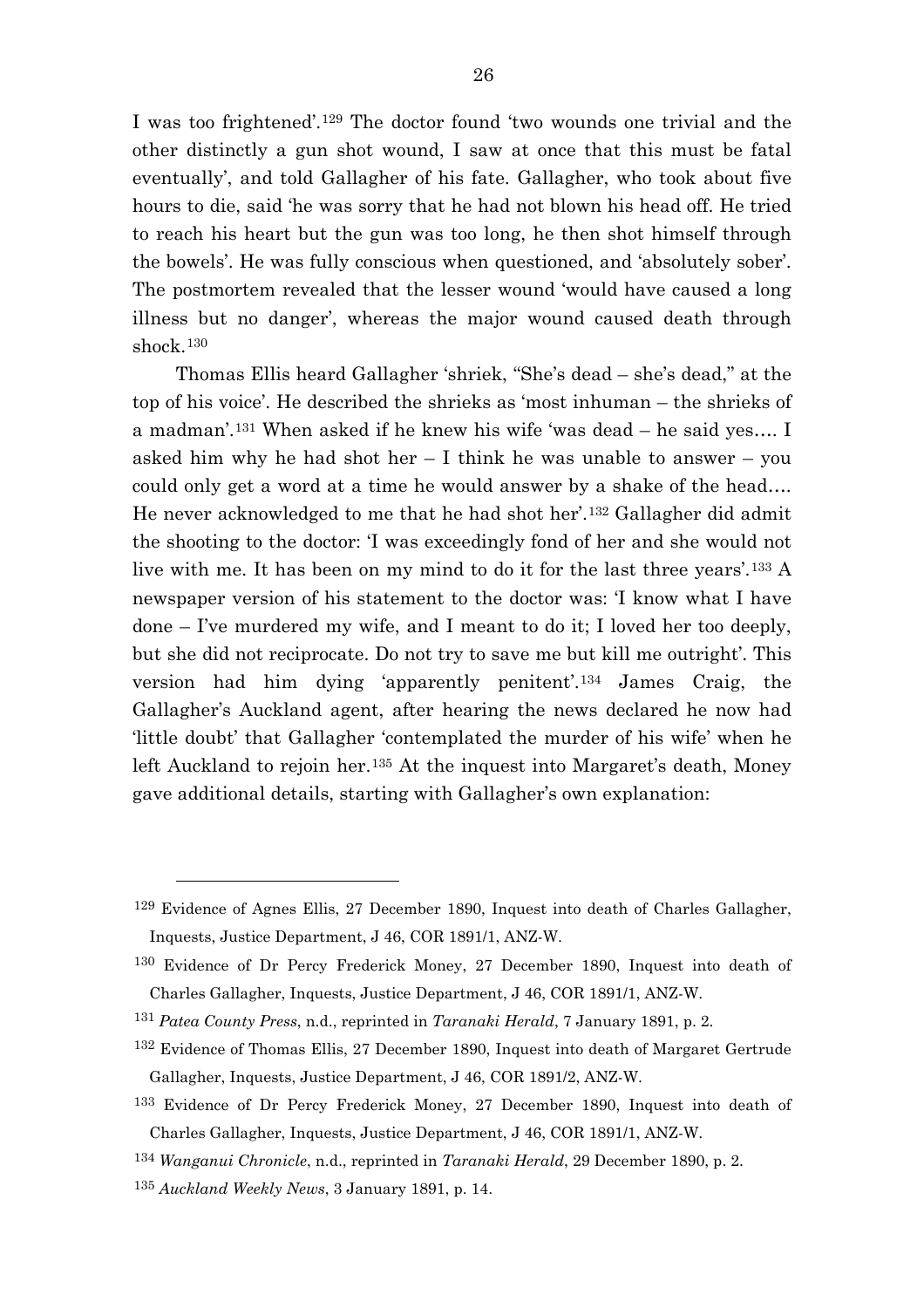I am very fond of her and she will not live with me – I was with him until he died – I believe him to be perfectly sane at the time I asked him the question – He said he had it in his mind for three years – He was the coolest and most dispassionate man I ever saw on a death bed – The impression he gave me was that he was desirous of knowing the contents of some document in his wife's possession which she refused to divulge to him causing him to kill her.[136](#page-27-0)

He 'inferred from Gallagher's manner that it was something his wife had received lately that disturbed him'.[137](#page-27-1) When Gallagher said he was sorry, Money 'asked him what he was sorry about, and he said "because he had not blown his head off;" that he had tried to reach his heart, but the gun was too long, and he then shot himself through the bowels'. When Margaret refused to let him to see the letter or document that he 'was anxious to see or read', her refusal 'apparently impressed deceased with the fear that it was "the old thing over again," and he would end it at once and for ever, and without allowing time for further thought had taken up the gun…. He also said that papers would be found which would fully explain his action'. (No such papers were discovered.) The document he alluded to was not her will, which he knew about and 'appeared satisfied' about, but 'seemed to be something long past, which a very recent occurrence had reawakened. Nothing that he said gave me the idea that they were living unhappily now. He was absolutely sober and calm, peculiarly calm and collected for a man in his condition'.[138](#page-27-2)

Constable Benjamin O'Brien found Margaret clutching a bunch of keys in one hand and in the other a letter from Sister Mary Borgia, of St Mary's Convent in Wellington, wishing her a happy Christmas. Gallagher told him, 'I shot my wife and also shot myself I wanted to die with her – He said I shot her because I loved her and she would not live with me…. He did not make any reference to any document as the cause of his killing his wife'.[139](#page-27-3)

<span id="page-27-0"></span><sup>136</sup> Evidence of Dr Percy Frederick Money, 27 December 1890, Inquest into death of Margaret Gertrude Gallagher, Inquests, Justice Department, J 46, COR 1891/2, ANZ-W.

<span id="page-27-1"></span><sup>137</sup> *Taranaki Herald*, 31 December 1890, p. 2.

<span id="page-27-2"></span><sup>138</sup> *Patea County Press*, n.d., reprinted in *Taranaki Herald*, 7 January 1891, p. 2.

<span id="page-27-3"></span><sup>139</sup> Evidence of Constable Benjamin O'Brien, 27 December 1890, Inquest into death of Margaret Gertrude Gallagher, Inquests, Justice Department, J 46, COR 1891/2, ANZ-W; *Taranaki Herald*, 31 December 1890, p. 2.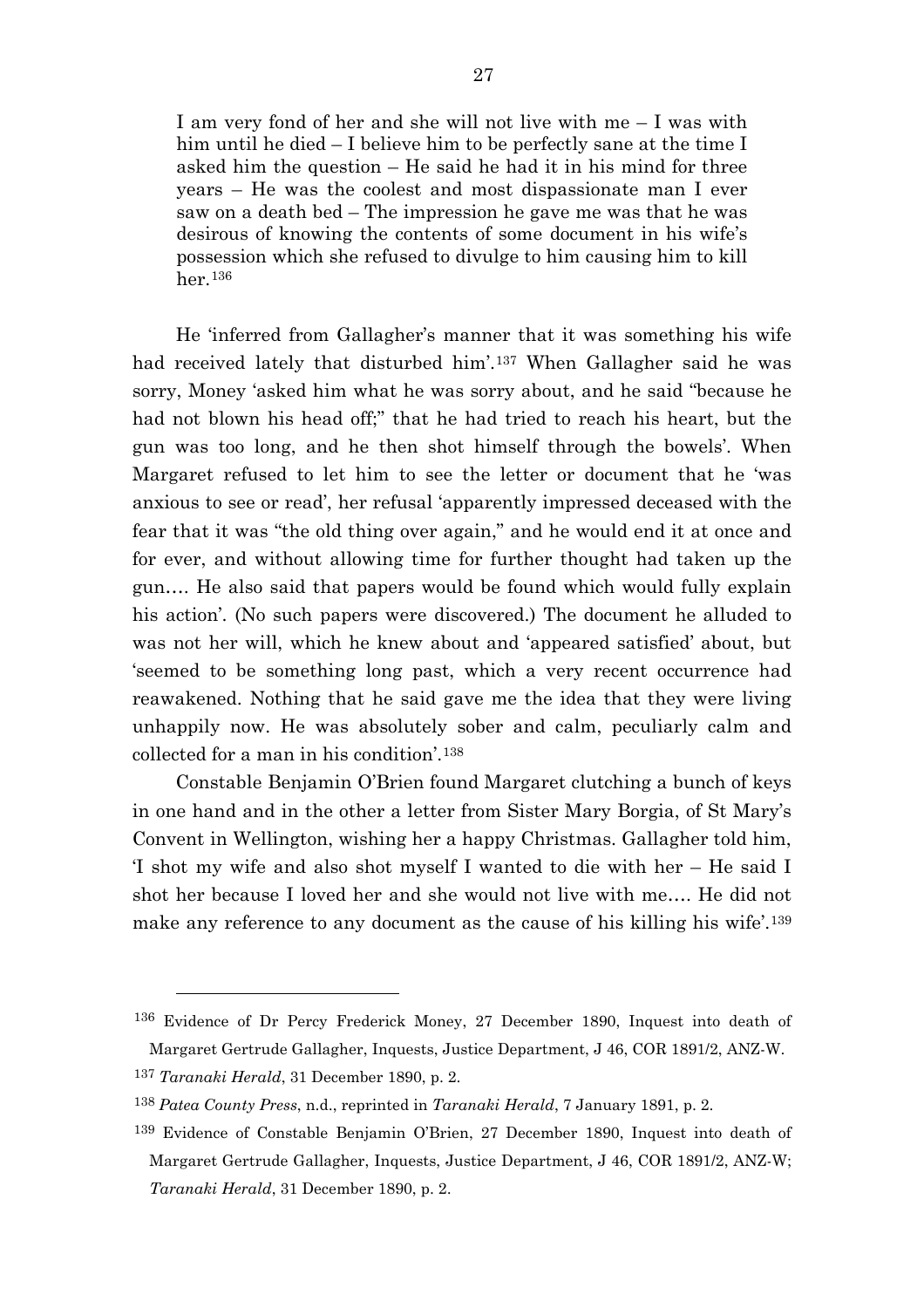Another version of his statement was 'because I loved my wife and she would not live with me, and I wanted to die with her'.[140](#page-28-0)

Julia Ellis also spoke with Gallagher as he lay dying.

I asked him did he know that he had shot his wife, he said yes, He said he did not know why he did it that she had a letter in her hand and would not let him read it – I asked him who he thought the letter was from, he said he did not know, I told him it was from one of the Sisters in the Convent, he said is that so, he said he pressed her to let him see the letter and she would not, and he then got angry, he persisted in seeing it and she refused and he became mad, and she refused to answer him in the end.

He was 'perfectly calm', and later told her 'that he would give the world to have things as they were in the morning'.<sup>[141](#page-28-1)</sup> Margaret 'often received letters from the Convent and from her brother'.[142](#page-28-2)

Thomas Ellis asked him 'what is to be done with the children he said God will take care of them'.[143](#page-28-3) Julia Ellis asked the same question: 'He said keep the boys, I said I could not  $-$  He said the Nuns would keep the girls'.<sup>[144](#page-28-4)</sup> 'He said the children would be better of without either of them', the constable recalled.[145](#page-28-5)

The coroner's jury returned verdicts of wilful murder and suicide.<sup>[146](#page-28-6)</sup> The death certificates were equally blunt: Margaret died through 'wilful murder by Charles', and he committed suicide 'while temporarily insane', a phraseology that permitted him to be buried in consecrated ground.[147](#page-28-7) 'The

<span id="page-28-0"></span><sup>140</sup> Evidence of Constable Benjamin O'Brien, 27 December 1890, Inquest into death of Charles Gallagher, Inquests, J 46, COR 1891/1. ANZ-W.

<span id="page-28-1"></span><sup>141</sup> Evidence of Julia Ellis, 27 December 1890, Inquest into death of Charles Gallagher, Inquests, Justice Department, J 46, COR 1891/1, ANZ-W.

<span id="page-28-2"></span><sup>142</sup> *Patea County Press*, n.d., reprinted in *Taranaki Herald*, 7 January 1891, p. 2.

<span id="page-28-3"></span><sup>143</sup> Evidence of Thomas Ellis, 27 December 1890, Inquest into death of Margaret Gertrude Gallagher, Inquests, Justice Department, J 46, COR 1891/2, ANZ-W.

<span id="page-28-4"></span><sup>144</sup> Evidence of Julia Ellis, 27 December 1890, Inquest into death of Charles Gallagher, Inquests, Justice Department, J 46, COR 1891/1, ANZ-W.

<span id="page-28-5"></span><sup>145</sup> Evidence of Constable Benjamin O'Brien, 27 December 1890, Inquest into death of Charles Gallagher, Inquests, Justice Department, J 46, COR 1891/1, ANZ-W.

<span id="page-28-6"></span><sup>146</sup> *Waikato Times*, 30 December 1890, p. 2.

<span id="page-28-7"></span><sup>147</sup> Death Certificates of Charles and Margaret Gertrude Gallagher, 25 December 1890, 1891/1100, BDM.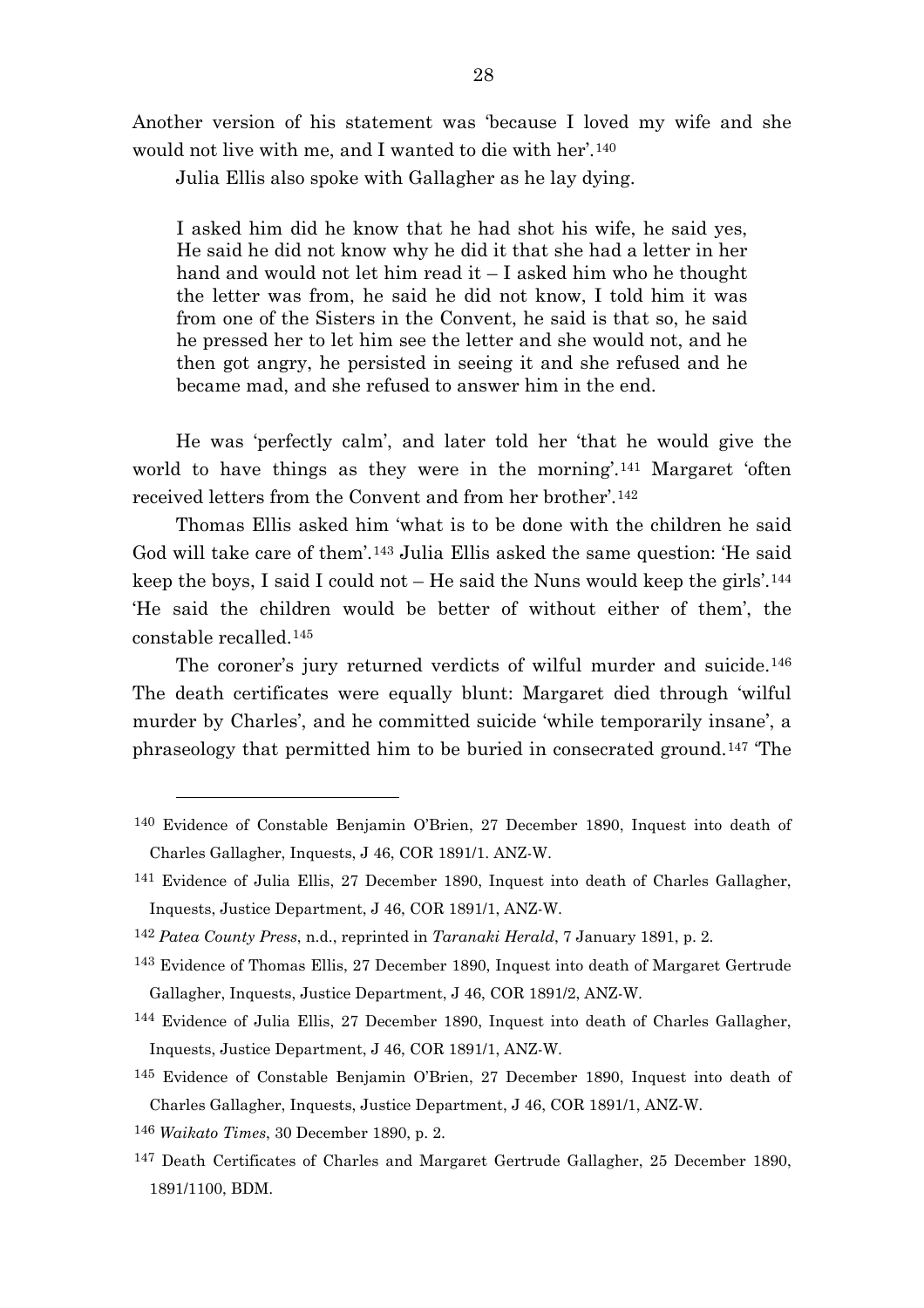funeral of the unfortunate couple took place immediately' after the verdicts were known, 'the *cortege* waiting some short time for that information. The funeral was very largely attended'.[148](#page-29-0)

Gallagher was 43 when he died; his wife was shot three days before her thirtieth birthday.<sup>[149](#page-29-1)</sup> Their orphaned children were aged 11, 10, 8, 6, and 5.[150](#page-29-2) The life of only one has been traced: John Edmund, who never married, died in 1928, aged 49.[151](#page-29-3)

# **CONCLUSION**

Charles Gallagher's life story was overshadowed by his suicide and the murder of his wife after years of pathological jealousy. Quite apart from the manner of its ending, it had the rare distinction of his being beaten up by priests. In other ways his was the typical life of an investor in mining, unexceptional apart from his handing over his money to his wife, probably done because in his saner moments he needed to be protected from himself and to ensure that his drinking did not reduce his family to poverty. A sad life, tragically ended.

#### *Appendix*

l

*Figure 1*: 'The Christmas Day Tragedy at Hawera: Mr and Mrs Gallagher', *Observer*, 17 January 1891, p. 16.

<span id="page-29-0"></span><sup>148</sup> *Taranaki Herald*, 31 December 1890, p. 2.

<span id="page-29-1"></span><sup>149</sup> Deaths Certificates of Charles and Margaret Gertrude Gallagher, 25 December 1890, 1891/1100, BDM; Evidence of Julia Ellis, 27 December 1890, Inquest into death of Margaret Gertrude Gallagher, Inquests, Justice Department, J 46 COR 1891/2, ANZ-W.

<span id="page-29-2"></span><sup>150</sup> Death Certificate of Margaret Gertrude Gallagher, 25 December 1890, 1891/1100, BDM.

<span id="page-29-3"></span><sup>151</sup> Death Certificate of John Edmund Gallagher, 1928/11021, BDM.